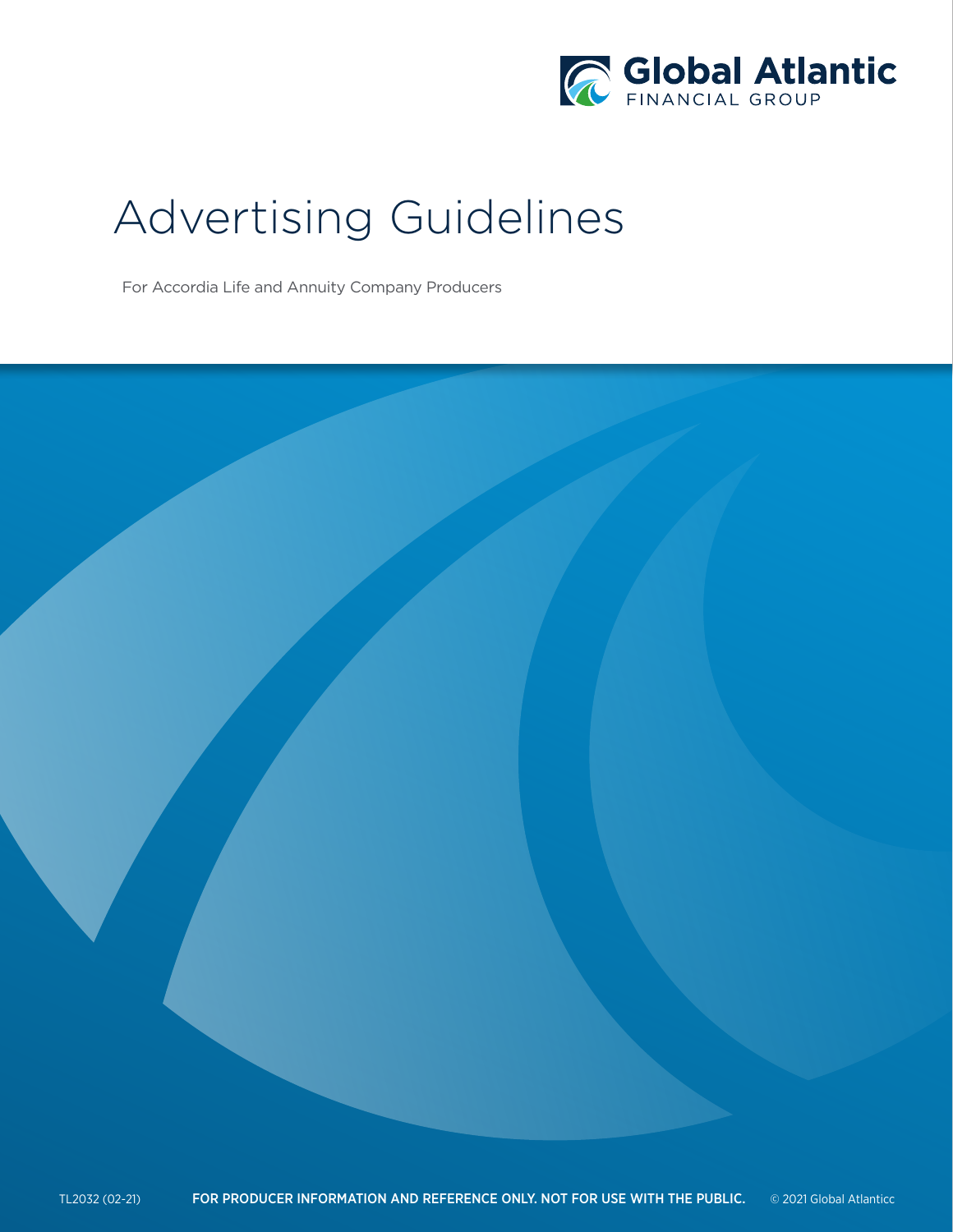# **Table of Contents**

|  | Consequences of Using Non-Reviewed, Unapproved Advertising 9 |  |
|--|--------------------------------------------------------------|--|
|  |                                                              |  |
|  |                                                              |  |
|  |                                                              |  |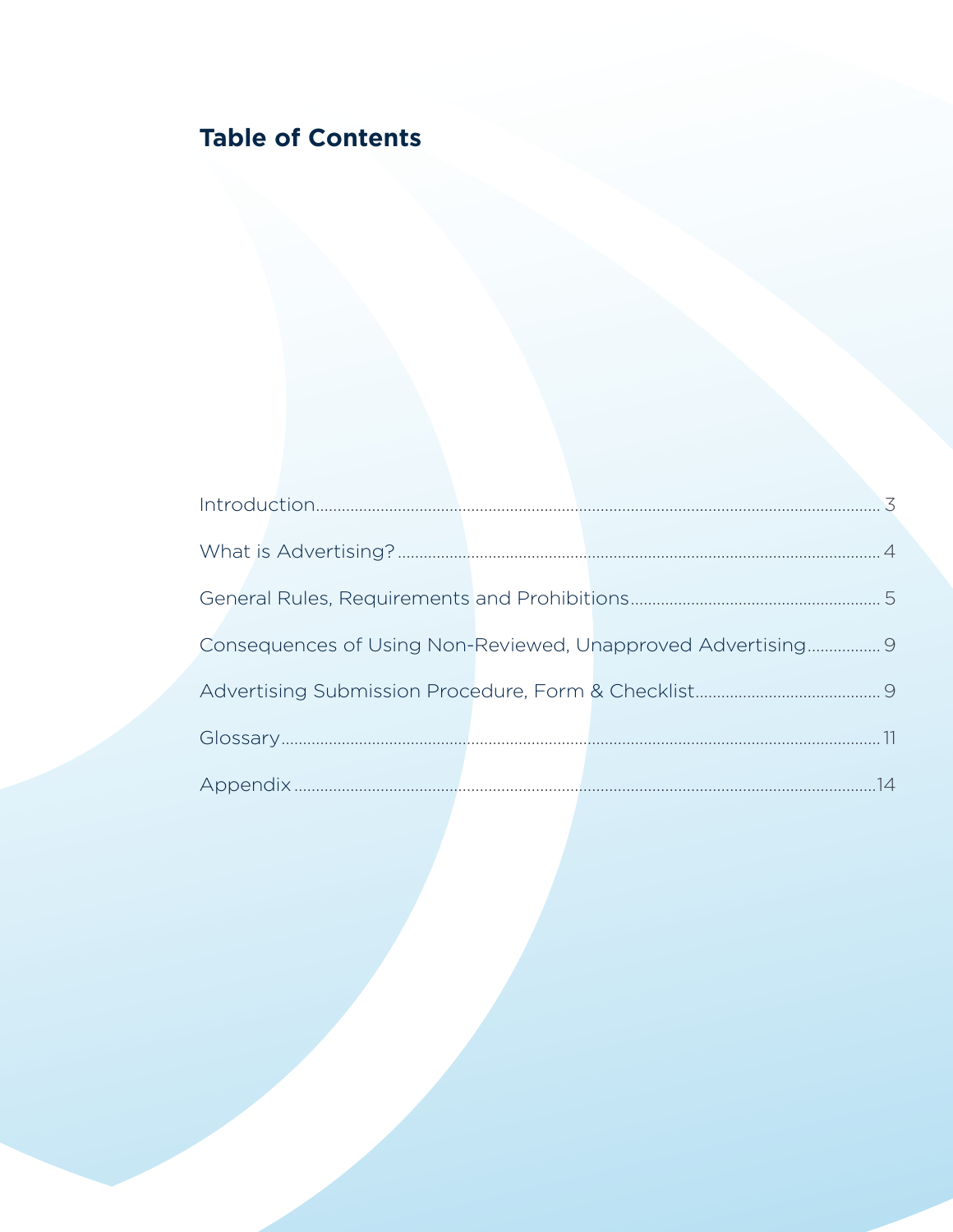# **INTRODUCTION**

Global Atlantic places high value on your creativity, your sales skills, and your professionalism. We are all in this together – and we appreciate your efforts in marketing and selling our products, as well as providing high-quality service after the sale to our customers. Customer centricity is a major theme that Global Atlantic wants its employees and its agents to embrace and practice on a daily basis.

The marketing, advertising and sale of life insurance and annuity products have become the subject of heightened regulatory scrutiny in recent years. In the area of advertising, underlying statutes, regulations, bulletins and guidelines continue to evolve. Many of the communications you make in the regular course of selling life insurance and annuity products are likely encompassed in the legal definition of advertising. It is important for all representatives of Global Atlantic to realize that compliance issues can arise from the communications you have and the marketing or advertising material you share with customers. When improper or unapproved advertising is used, it may result in reputation or image erosion for you and Global Atlantic, a negative reflection on our industry, insurance department complaints, marketing restrictions, and intensified regulation.

Global Atlantic's Advertising Guidelines are derived to a large extent from the NAIC Advertisements of Life Insurance and Annuities Model Regulation, as well as its own best practices approach for the review of advertising based on interaction with customers, regulators and agents over many years. The Model Regulation has been adopted as the law in a majority of states, although there is some variation even among those states. Other states have their own unique regulations pertaining to advertising, although most have provisions that are similar to those found in the Model. Insurance advertising is highly regulated with frequent changes, clarifications, and bulletins that are issued by state departments of insurance.

Those regulations together with Global Atlantic's Advertising Guidelines determine what may be communicated in an advertising message, how it is communicated, and what appearance it may take. These guidelines are designed to assist you in the preparation of materials that accurately and appropriately represent Global Atlantic, our affiliate companies and our products. They include (1) a broad definition of what constitutes advertising, (2) general requirements and prohibitions, (3) the possible consequences of using non-reviewed or unapproved advertising, (4) words and phrases to avoid with suggested alternatives (included in the Glossary), (5) instructions for the submission of advertising for review by Global Atlantic, and an Appendix that summarizes some key state-specific rules and requirements.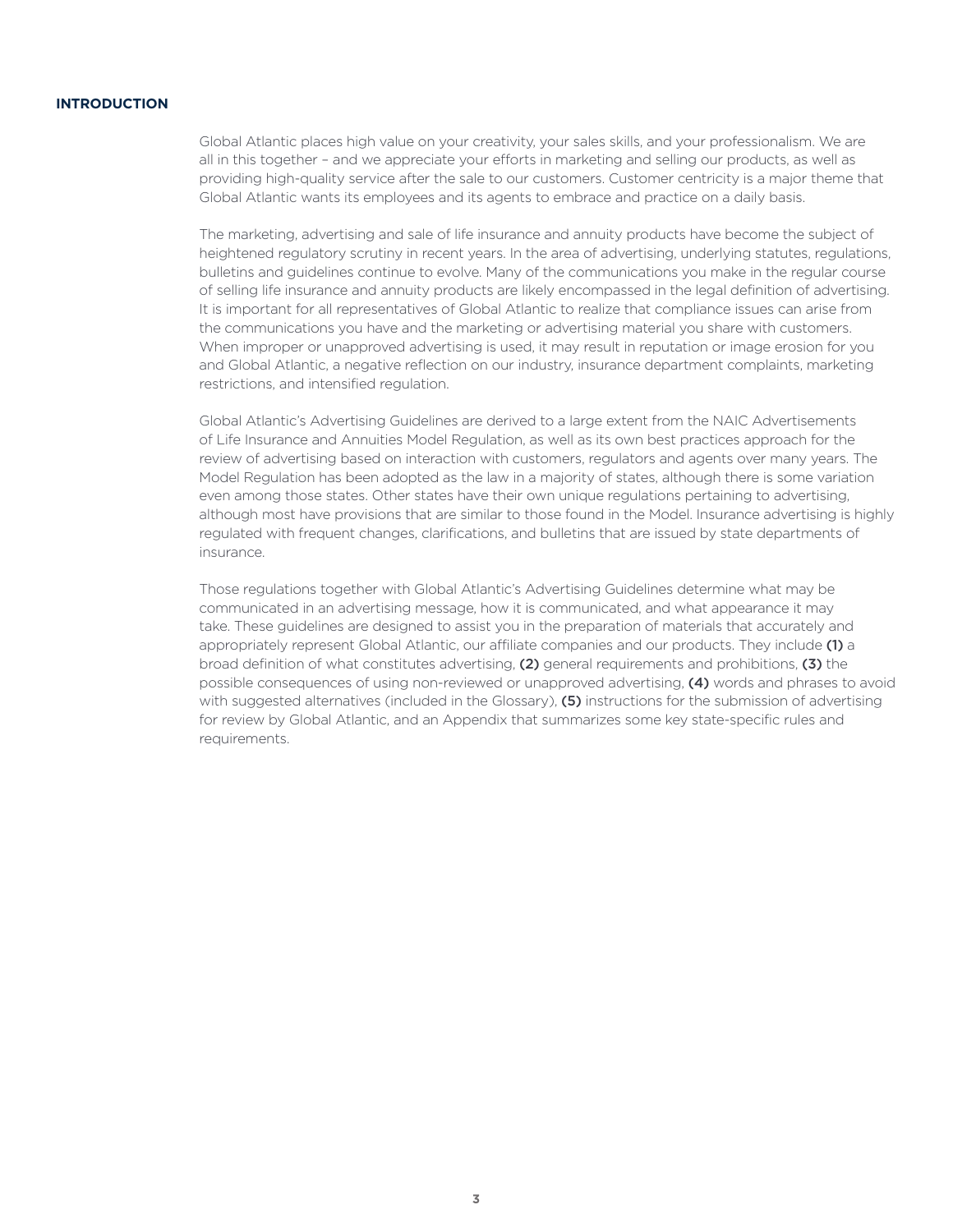# **WHAT IS ADVERTISING?**

For the purpose of these Guidelines, advertising is defined as any material designed to create public interest in Global Atlantic (or any subsidary company), its products, its agents or brokers OR any material designed to induce the public to purchase, increase, modify, surrender, borrow on, reinstate or retain a policy. This may include but is not limited to:

- *• Lead Cards Prospecting Letters*
- *• Telemarketing Scripts Seminar Invitations*
- *• Seminar Presentations Newsletters*
- *• Newspaper Ads Trade Publication Ads*
- *• Audio Recordings Video Recordings*
- *• Radio Spots Television Spots*
- *• Radio Shows Television Shows*
- *• Internet Ads Websites Social Media Sites*
- *• Live Webcasts Sales Presentations/Software*
- *• Yellow Pages Ads Business Cards/Letterheads*
- *• Product Brochures Product Illustrations*
- *• Illustration Software Needs Analysis Software and Output*
- *• Agent Recruiting Materials Agent Training/Education Materials*

Even if the material you are considering using does not seem to meet the definition of advertising, all material that can be reasonably expected to lead to the sale or attempted sale of a Global Atlantic product, needs to be submitted for review and approved prior to use.

Do submit the following types of material:

- *• Any material that discusses, describes, depicts or portrays in any manner Global Atlantic, its subsidiary companies, their products or product features.*
- **•** All lead cards, seminar invitations, prospecting letters, call scripts and other similar "front end" material *designed for the ultimate purpose of leading to the solicitation of prospective purchasers of life insurance and annuity products, regardless of the lack of specific reference to Global Atlantic, its subsidiaries or their products or product features.*
- *• Any consumer-directed material that discusses the advantages, benefits, characteristics, or tax aspects of life insurance and/or annuities, regardless of whether specific products or product features are mentioned, if it can be reasonably expected to be used in conjunction with the sale or attempted sale of our products.*
- *• Any material that compares life insurance and annuities to other financial products.*
- Any material in the nature of sales and marketing concepts which are designed to position/promote or sell *life insurance and annuity products.*

Do not submit the following types of material for review and approval, but keep in mind the principles and standards articulated within these Guidelines:

- *• Material that discusses, in a general nature, financial topics which are commonly discussed in industry literature (e.g. basic retirement planning concepts, basic estate planning concepts, basic business continuation concepts, basic employee benefit concepts).*
- *• Seminar presentations that discuss, in a general nature, topics not directly related to insurance products such as retirement planning, IRA distribution planning, Roth Conversions, Social Security, etc. Please note any associated invitations and appointment setting call scripts must avoid pretext messaging and be submitted, reviewed and approved.*
- *• Newsletters that discuss general insurance/financial services topics.*
- *• Reprints of industry articles and promotions of material already in the public domain (books, articles and other publications).*
- *• Business cards, stationery, profiles and biographies of individual agents (must comply with clear identity/ purpose standards and approved/prohibited designations).*
- Needs analysis software, fact finders and related material that do not depict or portray life insurance or *annuity products within the software's output.*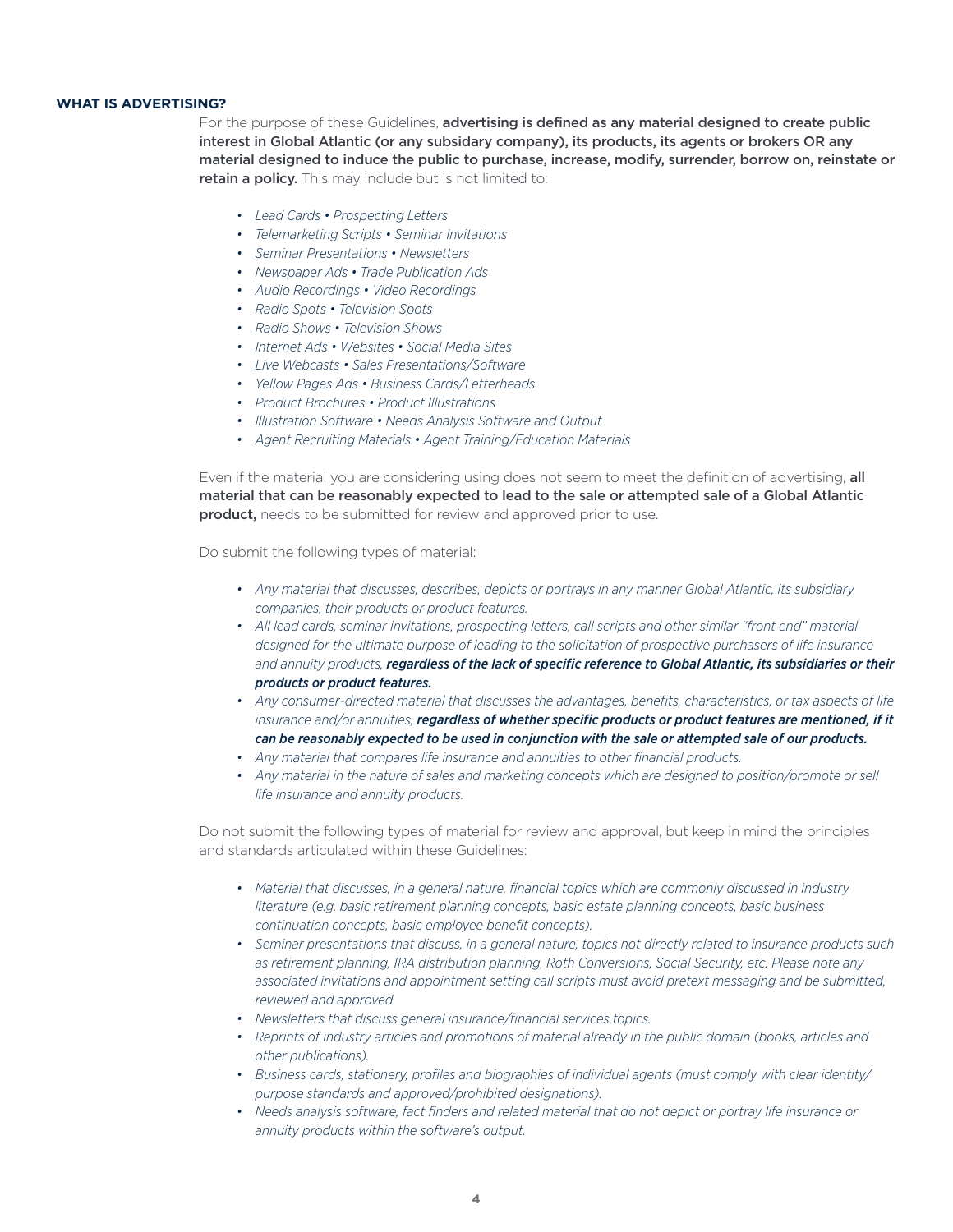- *• Field created agent training material on life insurance and annuities that does not mention Global Atlantic, or its issuing companies, or depict its products or product features.*
- *• Generic sales skills training material.*
- *• Field created recruiting material that does not mention Global Atlantic or its issuing companies but rather is designed to recruit agents to an Agency or IMO relationship.*

# **WHAT IS NOT ADVERTISING?**

The distinction between advertising and other material generally can be determined by examining the audience to whom the material will be presented (e.g. existing policy holders vs. prospects) and most importantly the content of the material. The following are examples of material that would not generally be categorized as advertising.

- *• Any communication used purely for internal purposes and not intended for public dissemination or designed to create public interest in an insurer, its products, agents, or brokers is not advertising. Regular communications with our agents from the Home Office that are designed to provide information on processes and service matters would be one example of such material. Likewise, regular internal communications from an agency or marketing organization to its producers that are made in the regular course of business, and that are not designed to create public interest in Global Atlantic's products or the producer, nor to create interest in the agency or marketing organization, are not considered advertising.*
- *• Any communication designed exclusively for providing customer service to existing policyholders that does not encourage policy modifications, increases in coverage or additional purchases of products, is not advertising.*

With regard to any material, if you are not sure whether that material constitutes advertising as described in these guidelines, please contact:

#### **Global Atlantic Financial Group**

Advertising Review Department 215 10th Street Suite 1100 Des Moines, IA 50309

Email: **adreview@gafg.com** to see ad quidelines, see Get Business Done then Legal and Compliance at globalatlanticlife.com

#### **GENERAL RULES, REQUIREMENTS AND PROHIBITIONS**

#### Accuracy and Truthfulness

- *• No aspect of the advertisement is untrue, deceptive or misleading based on the information included or omitted.*
- *• Products issued by Global Atlantic's subsidiary companies should be described as life insurance policies or annuity contracts, and no alternative references to such products should be made that would tend to obscure the true nature of those products.*
- If a product is being advertised or referenced, it has been approved in the state(s) in which the advertisement *will be used, or there is a clear indication that the product may not be approved in all states.*
- *• Any advertisement, when examined as a whole, shall not be constructed in such a way as to lead a person of average intelligence and education to any false conclusions upon which such a person could reasonably rely. Any conclusion likely to be made should be based on the literal meaning of the words, impressions from nonverbal portions of the advertisement (e.g. pictures, charts or diagrams) and from materials and*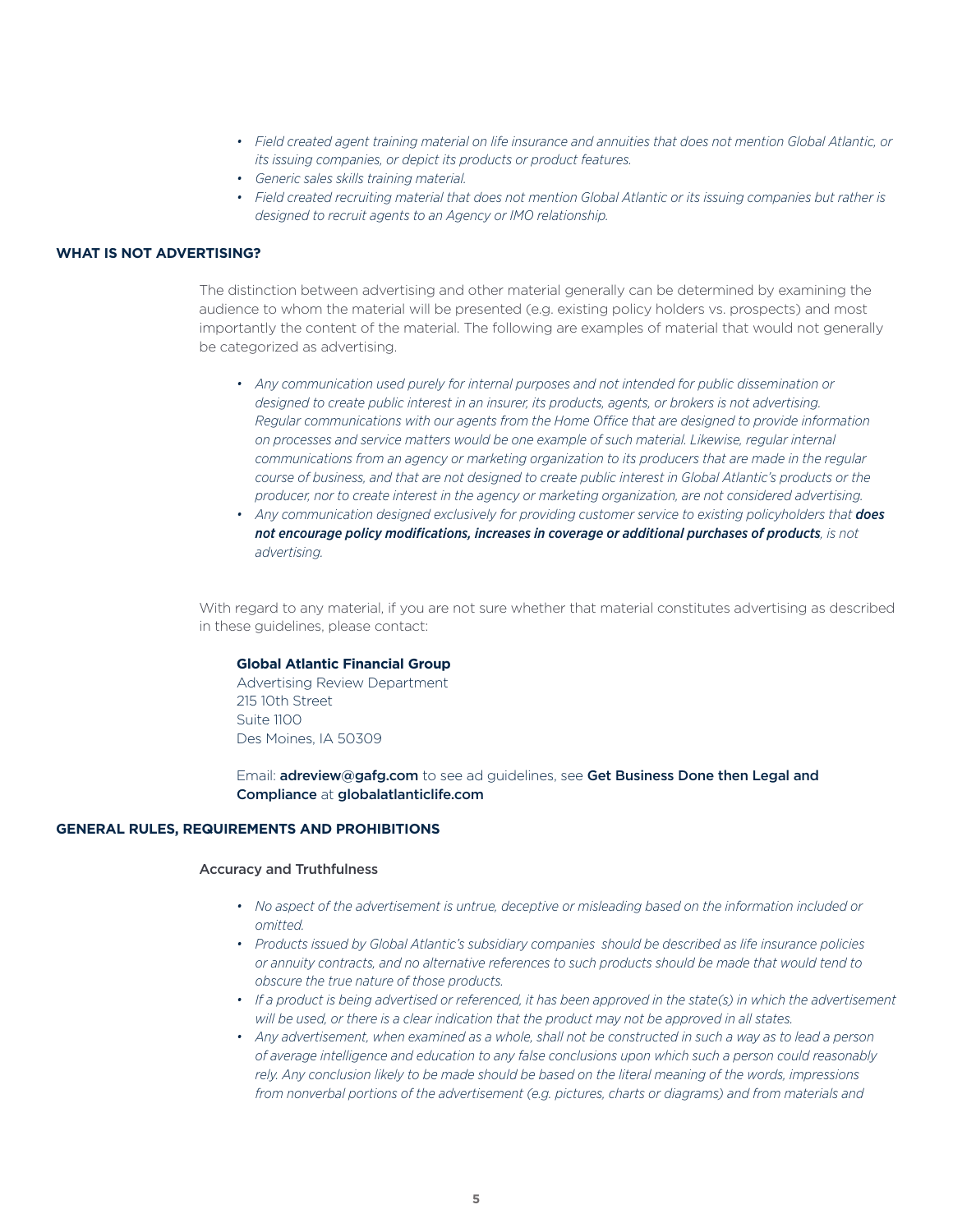*descriptions omitted from the advertisement.*

- Advertisements shall not utilize or describe non-quaranteed policy elements in a manner which is misleading. *There can be no indication that non-guaranteed elements and/or values are guaranteed. All illustrations of and references to non-guaranteed elements shall contain a statement that they are not guarantees or*  estimates of amounts to be paid in the future and are subject to change. If a consumer advertisement *contains illustrations or statements containing or based upon non-guaranteed policy elements, it shall set forth with equal prominence comparable illustrations or statements containing or based upon the guaranteed elements.*
- If interest rates higher than those guaranteed are referred to or illustrated, they cannot be higher than those *being currently credited.*

#### Identity of Agent, Purpose of Contact

- For lead cards, prospecting letters and similar "first-point-of-contact" communications, the identity of the *producer as a "licensed insurance agent" or "licensed insurance professional" must be clearly disclosed, and the stated purpose for the contact should include the discussion of annuity and/or life insurance products. Telephone scripts used in conjunction with setting appointments must also contain such disclosure.*
- *• For seminars and workshops, invitations, telephone scripts and appointment cards also need to include the disclosures described above.*

# Identity of Insurer and Product (for any advertisement that references Global Atlantic, subsidiary companies or their products or product features)

- *• The issuing company's full name is clearly and prominently referenced.*
- *• No advertisement shall use the group or parent company's name to mislead or deceive as to the true identity of the insurer or to create the impression that any entity other than the insurer is financially responsible for a policy.*
- *• The Home Office location is indicated whenever the company or its products are referenced.*
- *• If the advertisement refers to a product or its features/projected values, then the contract type, product name and form number are clearly identified.*
- *• No combinations of words shall be used that could mislead prospective insureds into believing that the solicitation is connected with or endorsed by any governmental agency or program.*

#### Use of Company Logo, Images

- *• Any use of the company's logo or image must be sent to us for review and approval prior to use (examples include using the logo in the masthead of a newsletter, on a PowerPoint presentation or in an agent's or agency's office name, DBA, etc.)*
- *• No unauthorized use of the company brand will be permitted.*

#### Information about the Company

- *• Any information regarding the company's financial condition, asset size, asset portfolio, and lineage must be accurate and up to date.*
- *• Any information regarding the company's ratings must be accurate and up to date. Required disclosures as to the meaning of the rating must be included.*

#### **Disclosures**

- *• All advertising material that references projected values of our products must indicate clearly any elements that may affect such values, including, but not limited to, surrender charges, cap rates, participation rates, etc. [Such disclosures must be in a font size sufficient to be easily readable.]*
- Any advertising material that references quaranteed elements or features must indicate whether the *guarantee is subject to any requirements and conditions, and where disclosure of those requirements and*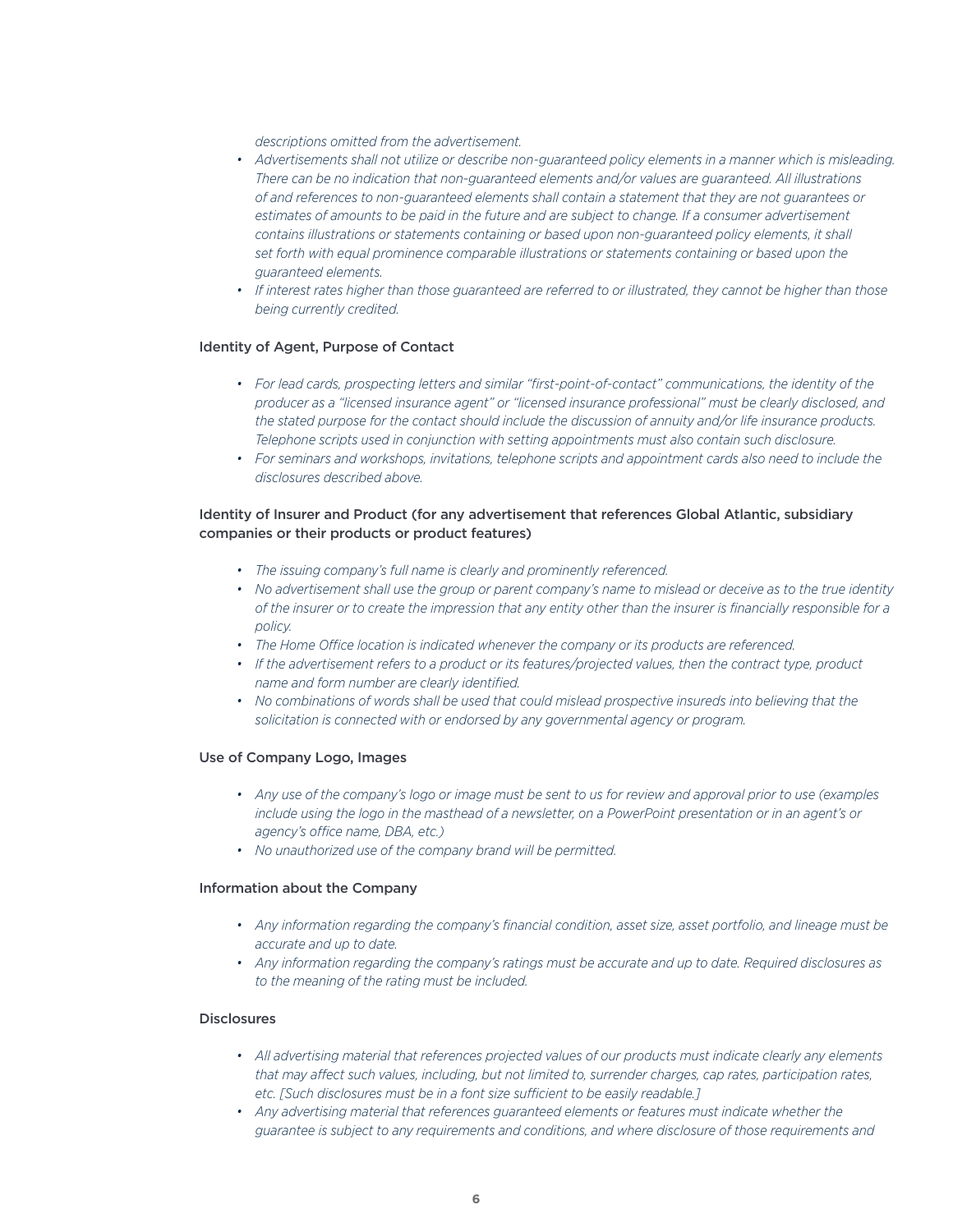*conditions can be found.*

- *• Any advertising material that discusses or references the tax aspects of our products must (1) explain, or cite the authority for, such tax treatment, (2) contain a clear statement that the reference to tax treatment does not constitute tax, legal or accounting advice and (3) contain a clear statement that the consumer should consult their own legal or tax counsel to confirm how the tax treatment may apply to them.*
- *• Any advertising material that discusses or references the tax aspects of a program, concept or transaction that may, in some way, include our products must (1) contain a clear statement that the reference to tax treatment does not constitute tax, legal or accounting advice and that neither Global Atlantic nor its agents are permitted to give tax, legal or accounting advice and (2) contain a clear statement that consumers should consult their own legal or tax counsel to confirm how the tax treatment may apply to them.*
- *• If an agency or agent is located in a bank or other financial institution, the following or similar disclosure must be included:*
	- *- Annuities and life insurance products are products of the insurance industry. They are not deposits in, obligations of, or guaranteed by the bank. They are not insured by the FDIC.*
	- *- Any Material that is not intended for use with the public, but could conceivably be misused in such a way, must be clearly labeled "For producer information and reference only. Not for use with the public." and should never be used to create public interest and should never be used with the public.*

#### Prohibited Statements and Words

- *• Statements that are patently false or misleading.*
- *• Statements that describe or attribute benefits that do not exist.*
- *• Statements that fail to clearly identify a product as a life insurance or annuity product.*
- *• Statements that contain obvious omissions of material information which are likely to result in an incomplete understanding of the subject or a misdirection of the audience.*
- *• Statements that make false, unfair or incomplete comparisons to other financial products.*
- *• Statements that refer to a State Guaranty Association or State Guaranty Fund.*
- *• Statements designed to disparage competitors.*
- *• In reference to life insurance products, words such as "vanish" and "vanishing premiums"*
- *• In reference to life insurance products, the words "paid-up" unless they are true in the contractual sense*
- *• In reference to either life insurance or annuity products, the words "savings account," "savings plan," "retirement plan," "investment," "investment account," or "side fund."*
- *• In reference to life insurance products, the words "risk-free."*

*Note: If you have questions regarding the appropriateness of certain language or require assistance in formulating language, please refer to the Glossary in Section F for words to avoid with suggested alternatives.*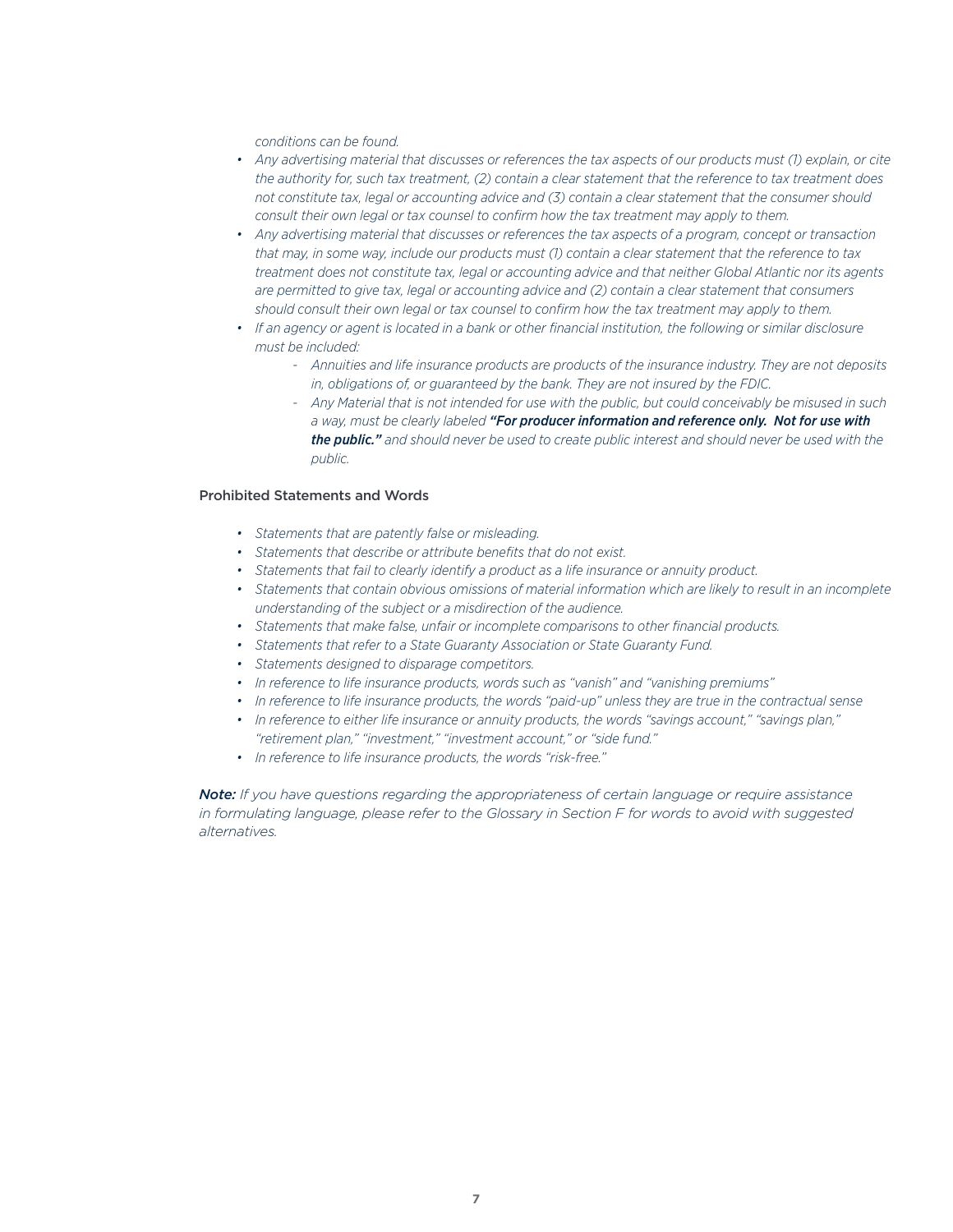#### Use of Professional Designations

Effective as of the date these Guidelines are published, the only designations that are approved for use are those issued by accredited universities, colleges or professional societies that involve a rigorous curriculum. Unless a designation is on the approved list it may not be used in conjunction with the marketing or sale of our products. The use of the following insurance/financial services industry designations in conjunction with advertising material is permitted:

| <b>APPROVED DESIGNATIONS</b> |                                          |              |                                                   |
|------------------------------|------------------------------------------|--------------|---------------------------------------------------|
| CAS                          | <b>Certified Annuity Specialist</b>      | <b>CPA</b>   | <b>Certified Public Accountant</b>                |
| CASL                         | Chartered Advisor for Senior Living      | CPC          | <b>Certified Pension Consultant</b>               |
| <b>CEBS</b>                  | Certified Employee Benefit Specialist    | <b>CPCU</b>  | Certified Property Casualty Underwriter           |
| <b>CEP</b>                   | Certified Estate Planner*                | <b>CRPC</b>  | Chartered Retirement Planning Counselor           |
| <b>CFA</b>                   | <b>Chartered Financial Analyst</b>       | <b>CRSP</b>  | <b>Chartered Retirement Services Professional</b> |
| <b>CFEd</b>                  | <b>Certified Financial Educator</b>      | <b>FLMI</b>  | Fellow, Life Management Institute                 |
| <b>CFP</b>                   | <b>Certified Financial Planner**</b>     | <b>LUTCF</b> | Life Underwriting Training Counsel Fellow         |
| Ch <sub>FC</sub>             | <b>Chartered Financial Consultant***</b> | <b>MSFS</b>  | Masters of Science in Financial Services          |
| CIC.                         | Certified Insurance Counselor            | <b>REBC</b>  | Registered Employee Benefits Consultant           |
| <b>CLTC</b>                  | Certified In Long Term Care              | RFC          | Registered Financial Consultant***                |
| <b>CLU</b>                   | Chartered Life Underwriter               | <b>RHU</b>   | Registered Health Underwriter                     |

Advanced educational degrees such as MBA, PhD, JD and LL.M may be used but not in such a way that would tend to obscure the fact that you are engaged in the business of selling insurance products and receiving commissions.

The following designations have been reviewed and may not be used in conjunction with the sale or attempted sale of our life insurance and annuity products:

| <b>PROHIBITED DESIGNATIONS</b> |                                               |             |                                           |
|--------------------------------|-----------------------------------------------|-------------|-------------------------------------------|
| <b>CAA</b>                     | <b>Certified Annuity Advisor</b>              | <b>CSEP</b> | Certified Senior Estate Planner           |
| <b>CAC</b>                     | <b>Certified Annuity Consultant</b>           | <b>CSFP</b> | <b>Chartered Senior Financial Planner</b> |
| CDP                            | <b>Certified Divorce Planner</b>              | <b>CTEA</b> | <b>Chartered Trust and Estate Advisor</b> |
| <b>CEA</b>                     | <b>Certified Estate Advisor</b>               | <b>CWCA</b> | Certified Workers Compensation Advisor    |
| <b>CEPS</b>                    | Certified Elder Planning Specialist           | <b>MSAA</b> | Medicare Supplement Accredited Advisor    |
| <b>ChFEBC</b>                  | Chartered Federal Employee Benefit Consultant | <b>QRP</b>  | <b>Qualified Retirement Planner</b>       |
| <b>RCA</b>                     | Registered Clergy Advisor                     | <b>RFA</b>  | <b>Registered Financial Associate</b>     |
| <b>CMFC</b>                    | <b>Chartered Mutual Fund Counselor</b>        | <b>RFP</b>  | Registered Financial Planner              |
| <b>CRFA</b>                    | <b>Chartered Retirement Financial Advisor</b> | <b>SRFP</b> | Senior Registered Financial Planner       |
| <b>CSA</b>                     | <b>Certified Senior Advisor</b>               |             |                                           |

If a designation does not appear on either the approved or prohibited list it may be submitted for review to compliance.

\*The CEP (Certified Estate Planner) designation is approved only if one of the following identifications accompanies it in every instance of its use: "Licensed Insurance Agent," "Licensed Insurance Producer" or "Licensed Insurance Professional" Agents licensed in the state of Illinois are not authorized to use the CEP designation until further notice.

\*\*The CFP (Certified Financial Planner) designation may be used. However, no insurance producer may use such designation or the terms "financial planner", "financial advisor", or "investment advisor" in such a way as to imply that he or she is generally engaged in an advisory business in which compensation is unrelated to sales unless that actually is the case and the producer is properly registered as such.

\*\*\*The ChFC and RFC designations may be used. However, no insurance producer may use either designation in such a way as to imply that he or she is generally engaged in a consulting business in which compensation is unrelated to sales.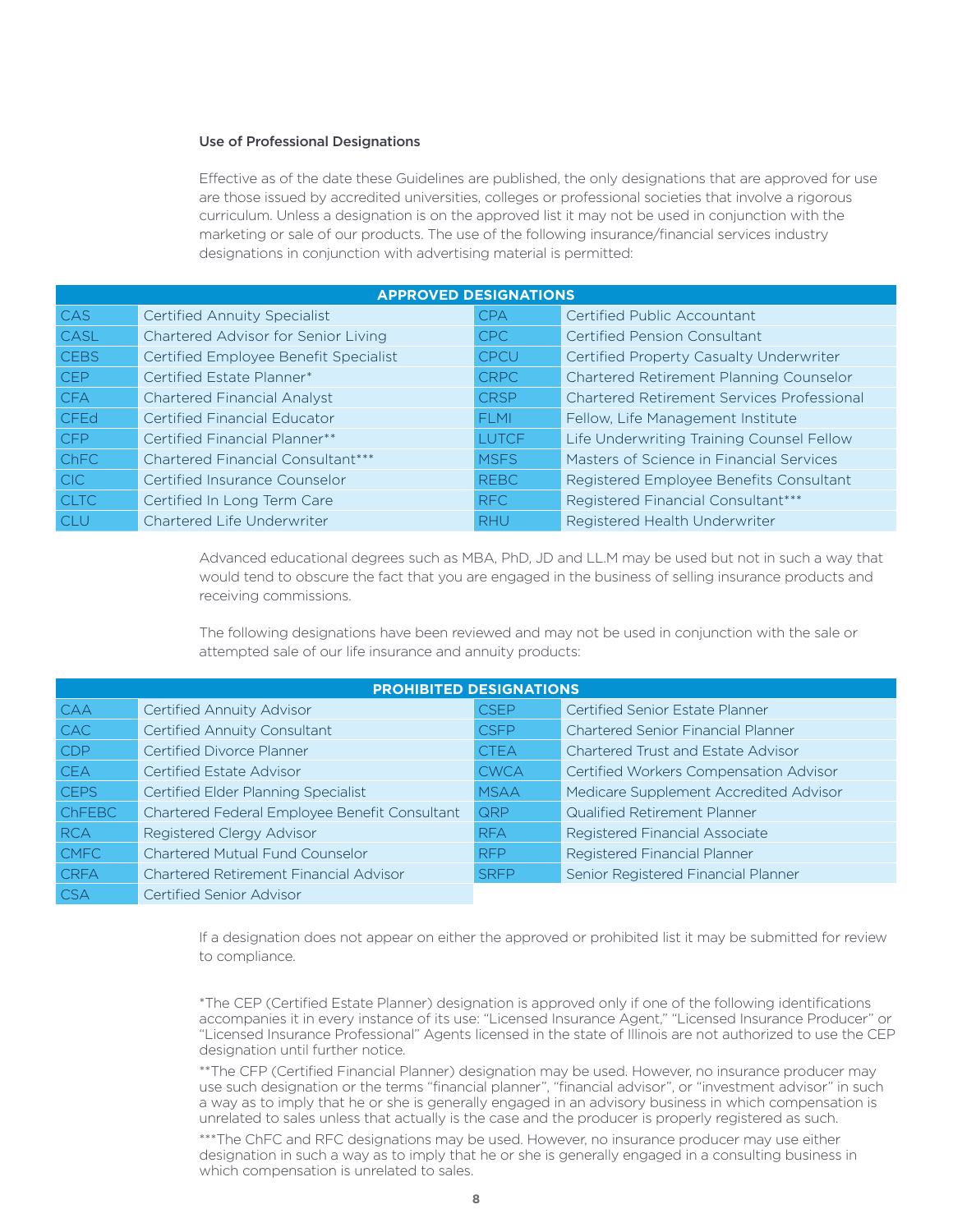#### **CONSEQUENCES OF USING NON-REVIEWED, UNAPPROVED ADVERTISING**

Failure to comply with state laws concerning the advertising of life insurance and annuities can result in fines, penalties and other regulatory sanctions. Fines can reach \$1,000 or more per violation. They may be assessed against the agent, the company or both. In addition, an agent's insurance license may be subject to restriction or suspension for violation of state advertising regulations. In severe cases, particularly those involving misleading advertisements, regulators can revoke agent and Company licenses to do business in their states.

When regulators are concerned about the content or dissemination of an advertisement, they may perform on-site examinations. The Company must pay the expense of such examination. Regulators can require that we file all future advertising for prior approval, which can result in a disruptive and time consuming complication for future marketing efforts by you and the company.

Failure to submit advertising material for approval prior to use, or the use of unapproved advertising may result in disciplinary action by the Company up to, and including, contract termination. This includes the use of advertising that we have disapproved, or that we instructed you to revise before use, but no revision was made.

Please Note: You must keep copies of all materials that support the statements used in an advertisement, along with a final sample of your advertisement. Retention of these materials will assist both the Company and the agent in case of an audit by a regulator if your advertisement is questioned or in the case of a complaint. Please do not destroy any supporting materials or remove them from your files.

#### **ADVERTISING SUBMISSION PROCEDURE**

#### Submission Procedure

Prior to submitting advertising material for review, the author/creator will be responsible for ensuring that the material is in "sufficient good form." This includes:

- *• General readability and/or understandability*
- *• Proper grammar, punctuation and diction (submissions with a substantial number of typos or errors will be returned to the author/creator without review)*
- *• No obviously erroneous, inaccurate, untruthful or outdated information*
- *• Verification of all statistical and rating information*

Please follow the Online Submission Process for all advertising materials (excluding New York):

- **Step 1** Review the Advertising Guidelines at **globalatianticlife.com** in the Our Process section
- **Step 2** Email your material with a description of the audience and use you have in mind
- Step 3 Ensure you have included updated contact information so our team can reach you

The Submission Request will transmit to the Advertising Team. Once the material is reviewed an e-mail notice is sent indicating next steps. If the material needs changes, the Advertising Review Team will provide feedback and then request the material be resubmitted to receive the final approval and approval number.

### Global Atlantic Financial Group

Advertising Review Team Advertising Review Department 215 10th Street  $S$ uite 1100 Des Moines, Iowa 50309

#### Email: adreview@gafg.com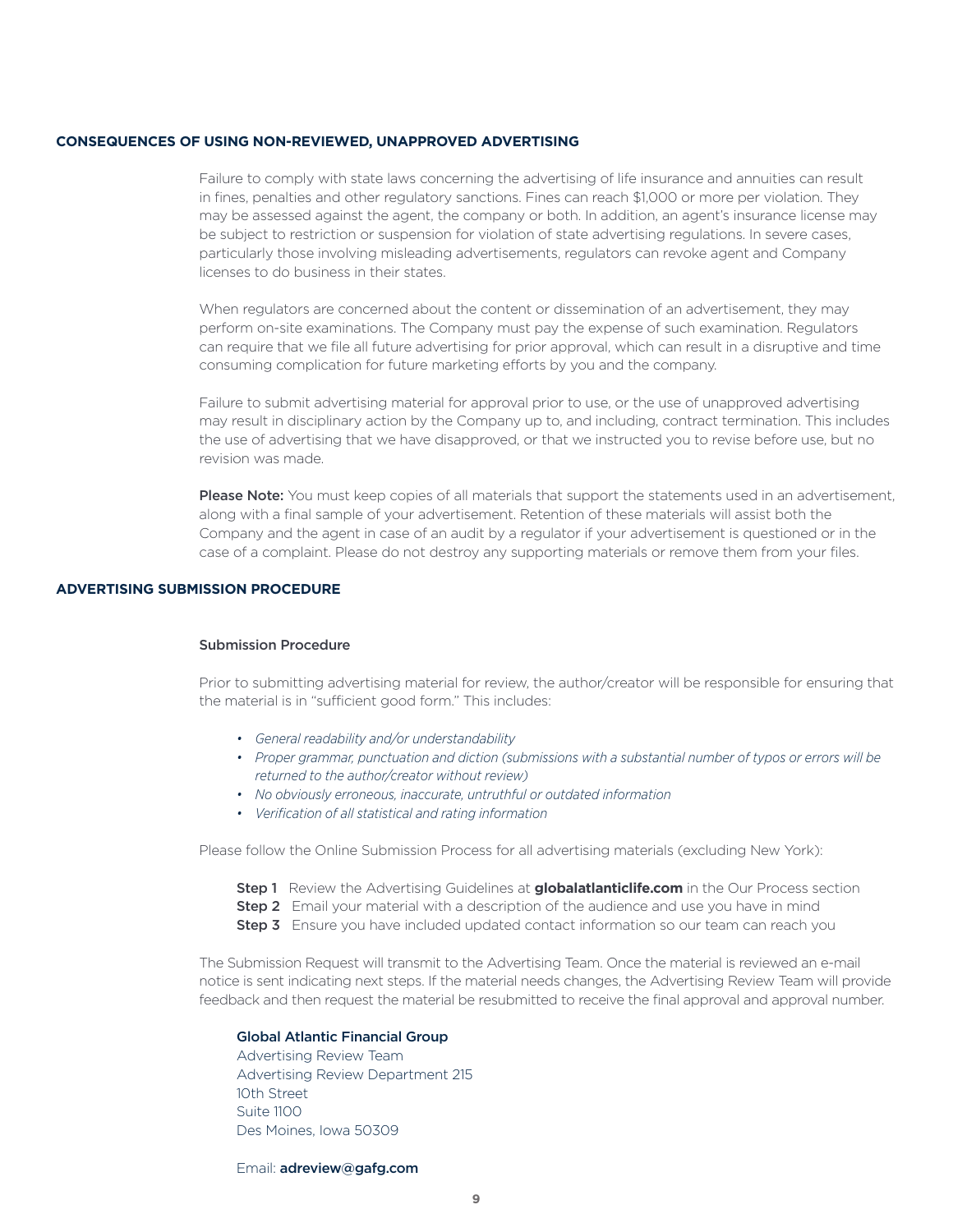Approval of any advertising is generally valid for a period of twelve months. At the end of the twelve month period you must resubmit the material for new review and approval unless the current approval was otherwise extended by Global Atlantic in writing.

#### Maintenance of Advertising Files

State laws generally require that you keep final copies of all approved advertisements along with materials that support the statements in your advertisement for at least three years.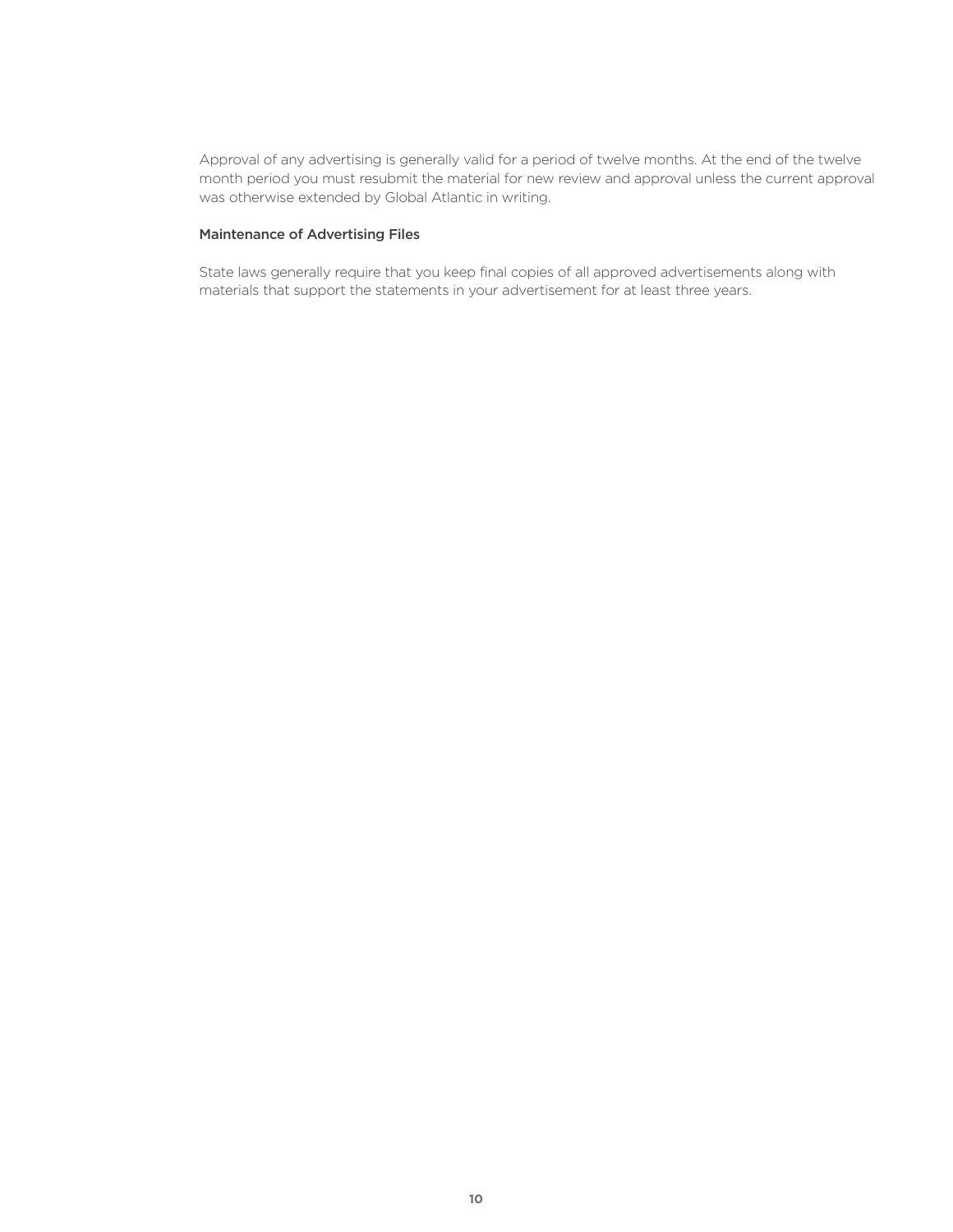# **GLOSSARY**

| <b>Identity of Agent</b>                                 |                                                                                                                                                                                                                                                                                   |  |
|----------------------------------------------------------|-----------------------------------------------------------------------------------------------------------------------------------------------------------------------------------------------------------------------------------------------------------------------------------|--|
| <b>Terms/Phrases to Avoid</b>                            | <b>Suggested Alternatives &amp; Parameters for Use</b>                                                                                                                                                                                                                            |  |
| Advisor                                                  | Insurance Agent/Insurance Professional                                                                                                                                                                                                                                            |  |
| Expert                                                   | # of years as Insurance Agent/Insurance                                                                                                                                                                                                                                           |  |
| Professional                                             | Financial Advisor/Insurance Agent/Insurance Professional. Exception<br>may exist if Series 7 or RIA, and only used in such a way that it does not<br>obscure fact that insurance products are sold.                                                                               |  |
| <b>Financial Planner</b>                                 | Insurance Agent/Insurance Professional. Exceptions may exist only if<br>credentialed (e.g., CFP) and only if used in such a way that it does not<br>obscure the fact that insurance products are sold.                                                                            |  |
| <b>Financial Services</b>                                | Insurance and financial products and services                                                                                                                                                                                                                                     |  |
| Income Planner/Income Specialist                         | Insurance Agent/Insurance Professional specializing in annuities                                                                                                                                                                                                                  |  |
| Insurance Consultant                                     | Insurance Agent/Insurance Professional                                                                                                                                                                                                                                            |  |
| Wealth Specialist, Wealth Strategist                     | Insurance Agent/Insurance Professional                                                                                                                                                                                                                                            |  |
|                                                          | <b>Life Insurance</b>                                                                                                                                                                                                                                                             |  |
| Account                                                  | Policy                                                                                                                                                                                                                                                                            |  |
| <b>Accumulation Account</b>                              | Policy account value or policy cash value                                                                                                                                                                                                                                         |  |
| Be Your Own Bank - Prohibited                            | Account value accumulation, cash flow from policy                                                                                                                                                                                                                                 |  |
| <b>Buckets</b>                                           | Strategies or segments                                                                                                                                                                                                                                                            |  |
| Contributions                                            | Premiums                                                                                                                                                                                                                                                                          |  |
| Creditor-proof                                           | May be exempt from creditors in some states                                                                                                                                                                                                                                       |  |
| Deposits                                                 | Premiums                                                                                                                                                                                                                                                                          |  |
| Earnings                                                 | Interest credits                                                                                                                                                                                                                                                                  |  |
| Estate tax-proof                                         | Estate tax-free death proceeds; Death proceeds excluded from taxable<br>estate (Depends on context, must include citation when you make this<br>claim)                                                                                                                            |  |
| Gains                                                    | <b>Interest Credits</b>                                                                                                                                                                                                                                                           |  |
| Guaranteed principal                                     | Not appropriate; suggest "no negative interest credits when index goes<br>down" or similar                                                                                                                                                                                        |  |
| Income tax-free accumulation                             | Tax-deferred cash value accumulation                                                                                                                                                                                                                                              |  |
| Income tax-free distributions (or cash flow from policy) | Tax-fovored distributions. Also must disclose limitations-i.e., withdrawals not<br>taxable as long as policy is not surrendered or lapsed. Assumes policy is not<br>classified as a "modified endowment contract."                                                                |  |
| Income tax-free death benefit (proceeds)                 | Could be OK depending on context/citation. "Income tax-exempt"<br>preferred. Also include reference to IRC Section 101(a) for exemption.                                                                                                                                          |  |
| Index earnings                                           | Indexed interest credits. The appropriate way to describe this is<br>"The interest credited to the policy is based, in part, on the upward<br>movement of the applicable index, subject to certain limitations such as<br>caps, strategy expense charges or participation rates." |  |
| Insurance benefit                                        | Policy death benefit, Policy death proceeds                                                                                                                                                                                                                                       |  |
| Insured Investment                                       | Life insurance product, Life insurance policy                                                                                                                                                                                                                                     |  |
| Insured savings plan                                     | Life insurance product, Life insurance policy                                                                                                                                                                                                                                     |  |
| Investment                                               | Life insurance product, Life insurance policy                                                                                                                                                                                                                                     |  |
| Investment-grade life insurance                          | Life insurance product, Life insurance policy                                                                                                                                                                                                                                     |  |
| Investment performance                                   | Account value accumulation; Cash value accumulation                                                                                                                                                                                                                               |  |
| Investment returns                                       | Account value accumulation; Cash value accumulation                                                                                                                                                                                                                               |  |
| Legal reserve product                                    | Life insurance product                                                                                                                                                                                                                                                            |  |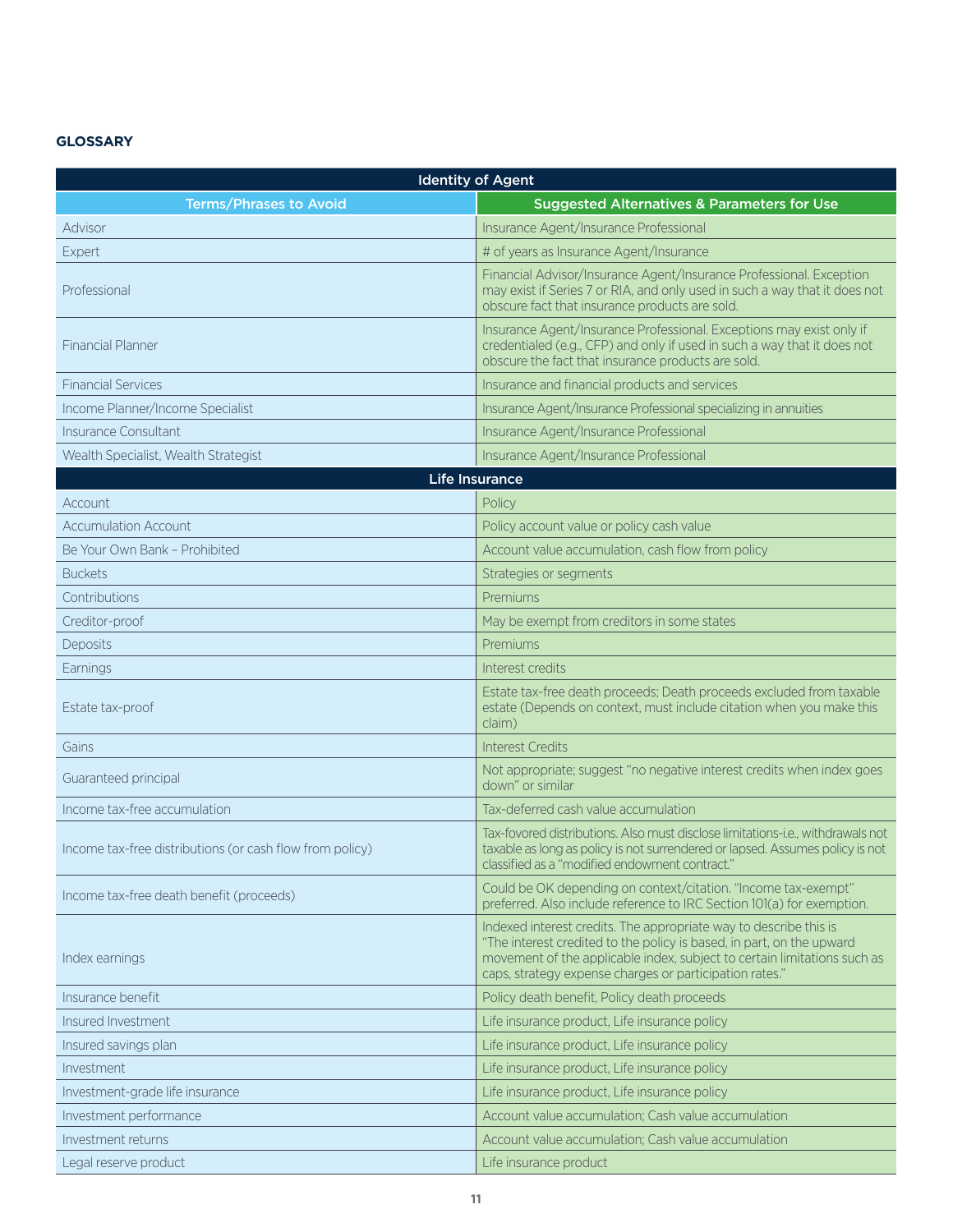# **GLOSSARY**

| <b>Life Insurance</b>                        |                                                                                                                                                                                                                                                                             |  |
|----------------------------------------------|-----------------------------------------------------------------------------------------------------------------------------------------------------------------------------------------------------------------------------------------------------------------------------|--|
| <b>Terms/Phrases to Avoid</b>                | <b>Suggested Alternatives &amp; Parameters for Use</b>                                                                                                                                                                                                                      |  |
| Market gains or market growth                | Potential to have credited based, in part, upon movement of (change in)<br>market index performance                                                                                                                                                                         |  |
| No cost, no fees                             | Policy has COI and other charges                                                                                                                                                                                                                                            |  |
| Private pension plan                         | Life insurance product, Life insurance policy                                                                                                                                                                                                                               |  |
| Rate of return                               | Projected, non-guaranteed interest rate on net account value                                                                                                                                                                                                                |  |
| Retirement income plan                       | Policy cash values can be used to supplement retirement income                                                                                                                                                                                                              |  |
| Rewards without risk                         | Index-linked interest and guarantees                                                                                                                                                                                                                                        |  |
| Secure, safe, protected, safeguards          | Stability (among choices), unchanged                                                                                                                                                                                                                                        |  |
| Without losses associated with a down market | Assuming no withdrawals, the Accumulation Value will not decrease,<br>even if the S&P 500 index declines                                                                                                                                                                    |  |
| Vanishing premiums - Prohibited              | Pay premiums from policy values based on projected, non-<br>guaranteed values OR Pay premiums for X years based on<br>projected, non-guaranteed values OR Pay premiums for X years<br>assuming that projected, non-guaranteed values can cover policy<br>costs and expenses |  |
| Yield                                        | Interest rate                                                                                                                                                                                                                                                               |  |
|                                              | <b>Indexed Life Products</b>                                                                                                                                                                                                                                                |  |
| Account with market-like returns             | Indexed UL product, Indexed UL policy                                                                                                                                                                                                                                       |  |
| Can't lose value, no risk to principal       | Policy account value not reduced due to market downturn in a given<br>policy year as long as premium exceeds policy costs                                                                                                                                                   |  |
| Deferred indexed savings account             | Indexed UL product, Indexed UL policy                                                                                                                                                                                                                                       |  |
| Deferred savings element                     | Tax-deferred accumulation, Projected, nonguaranteed account value or<br>cash value                                                                                                                                                                                          |  |
| Guaranteed interest                          | Guaranteed interest rate; uf a true-up approach, must explain                                                                                                                                                                                                               |  |
| Index -based interest rate                   | subject to any applicable cap or participation rate; Interest linked, in part,<br>to the movement of a major market index;                                                                                                                                                  |  |
| Index-linked values                          | Projected, non-guaranteed account value (or cash value)                                                                                                                                                                                                                     |  |
| Indexed funds                                | Interest crediting strategies                                                                                                                                                                                                                                               |  |
| Market-like returns                          | Account value accumulation (or interest credits) based, in part, on the<br>movement of a market index                                                                                                                                                                       |  |
| Outperforms other financial products         | Policy provides considerable value and versatility                                                                                                                                                                                                                          |  |
| Participation in a market index              | Interest calculated in reference to the movement of (change in) a market<br>index                                                                                                                                                                                           |  |
| Performance of stocks                        | Movement of (or change in) a market index                                                                                                                                                                                                                                   |  |
| Rate of return                               | Projected, non-guaranteed interest rate on net account value (Note:<br>"Rate of return" should never be used to describe the credited interest<br>rate. Due to policy costs/expenses, the credited interest rate is not a rate<br>of return on premiums                     |  |
| S&P 500 Index growth                         | S&P 500 Index movement (or change)                                                                                                                                                                                                                                          |  |
|                                              | <b>Promissory/Infationary Terms</b>                                                                                                                                                                                                                                         |  |
| 100%                                         | Use of this word depends on context and will be assessed on an<br>individual basis                                                                                                                                                                                          |  |
| All                                          | Some, many, a significant number                                                                                                                                                                                                                                            |  |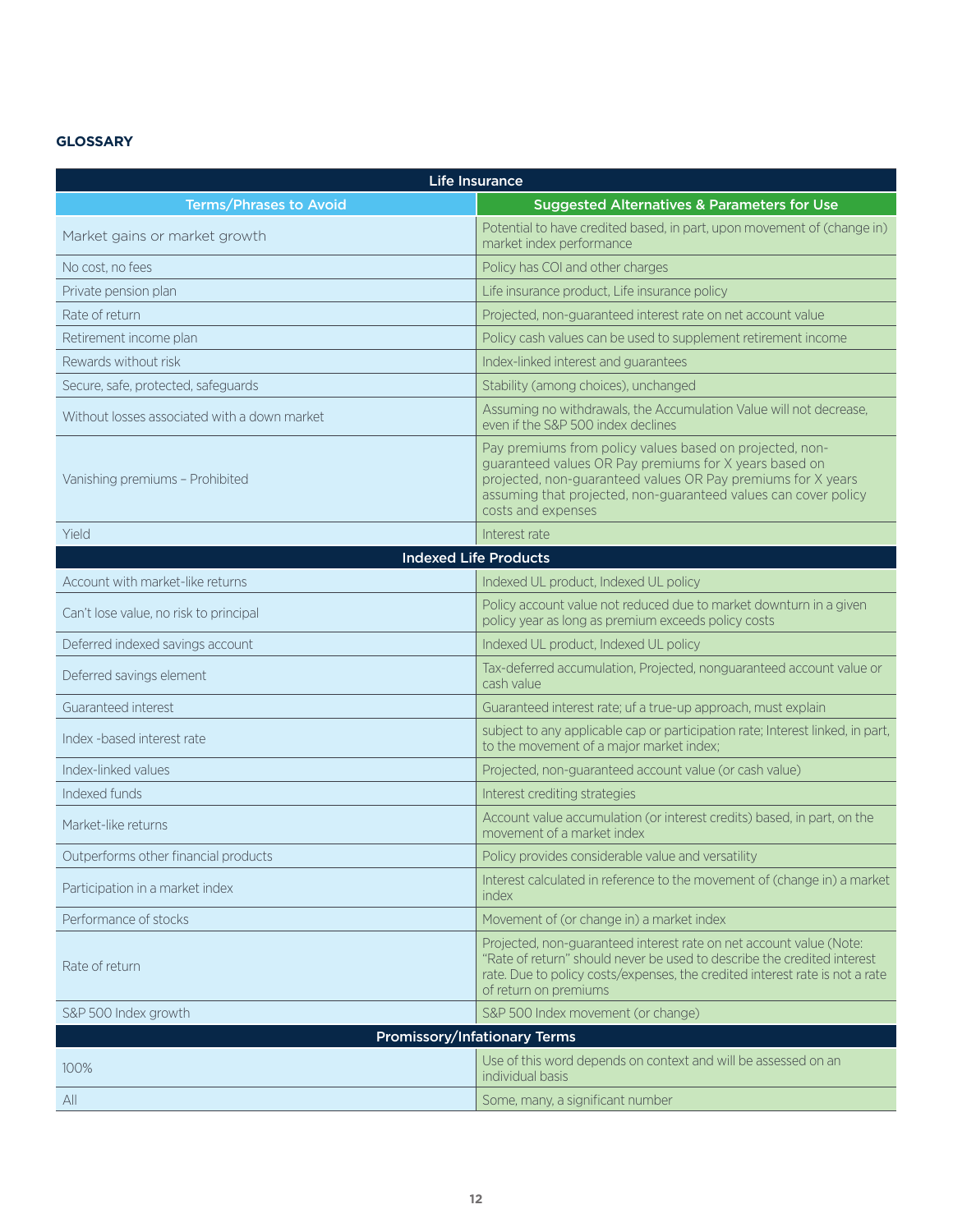# **GLOSSARY**

| <b>Promissory/Infationary Terms</b> |                                                                                                                                                                                                                                                                                                  |  |
|-------------------------------------|--------------------------------------------------------------------------------------------------------------------------------------------------------------------------------------------------------------------------------------------------------------------------------------------------|--|
| <b>Terms/Phrases to Avoid</b>       | <b>Suggested Alternatives &amp; Parameters for Use</b>                                                                                                                                                                                                                                           |  |
| As high as                          | Use of this word depends on context and will be assessed on an<br>individual basis                                                                                                                                                                                                               |  |
| <b>Best</b>                         | Use applicable rating system, i.e. AM Best (along w/required<br>credentials)                                                                                                                                                                                                                     |  |
| Complete                            | Use of this word depends on context and will be assessed on an<br>individual basis                                                                                                                                                                                                               |  |
| Comprehensive                       | Use of this word depends on context and will be assessed on an<br>individual basis                                                                                                                                                                                                               |  |
| Crash-proof                         | Not affected by market downturns                                                                                                                                                                                                                                                                 |  |
| Delivering                          | Offering, providing, creating the potential for                                                                                                                                                                                                                                                  |  |
| Eliminate risk                      | Reduce risk                                                                                                                                                                                                                                                                                      |  |
| Full                                | Use of this word depends on context and will be assessed on an<br>individual basis                                                                                                                                                                                                               |  |
| Highest                             | Use of this word depends on context and will be assessed on an<br>individual basis                                                                                                                                                                                                               |  |
| Largest                             | Use of this word depends on context and will be assessed on an<br>individual basis                                                                                                                                                                                                               |  |
| Most                                | Many (supply source if representing as fact) or a substantial number of                                                                                                                                                                                                                          |  |
| No additional cost                  | Use of this phrase is prohibited when discussing products and product<br>options. Other use is determined on an individual basis                                                                                                                                                                 |  |
| No cost                             | Use of this phrase is prohibited when discussing products and product<br>options. Other use is determined on an individual basis                                                                                                                                                                 |  |
| No extra cost                       | Use of this phrase is prohibited when discussing products and product<br>options. Other usage is determined on an individual basis                                                                                                                                                               |  |
| No load/no sales charge             | Must also reference contract surrender charges                                                                                                                                                                                                                                                   |  |
| Out-performs                        | Projects better interest (non-guaranteed), potential for better<br>accumulation                                                                                                                                                                                                                  |  |
| Safest                              | Use of this word is prohibited when discussing products and product<br>options. Other usage is options. Other usage is determined on an<br>individual basis                                                                                                                                      |  |
| Special                             | Cannot be used as "special offer" or in such a way to infer it is only being<br>offered for a limited amount of time unless it is actually true. Other<br>usage is determined on an individual basis Superior Use of this word<br>depends on context and will be assessed on an individual basis |  |
| Tax-free                            | Tax deferred                                                                                                                                                                                                                                                                                     |  |
| Unique                              | Use of this word depends on context and will be assessed on an<br>individual basis                                                                                                                                                                                                               |  |
| Unlimited                           | Use of this word depends on context and will be assessed on an<br>individual basis                                                                                                                                                                                                               |  |
| Up to                               | Use of this word depends on context and will be assessed on an<br>individual basis Will, will be, will deliver, will provide May provide may<br>result in, can provide, can result in, gives you the potential for                                                                               |  |
| Without costs or fees               | Use of this phrase is prohibited when discussing products and product<br>options. Other usage is determined on an individual basis                                                                                                                                                               |  |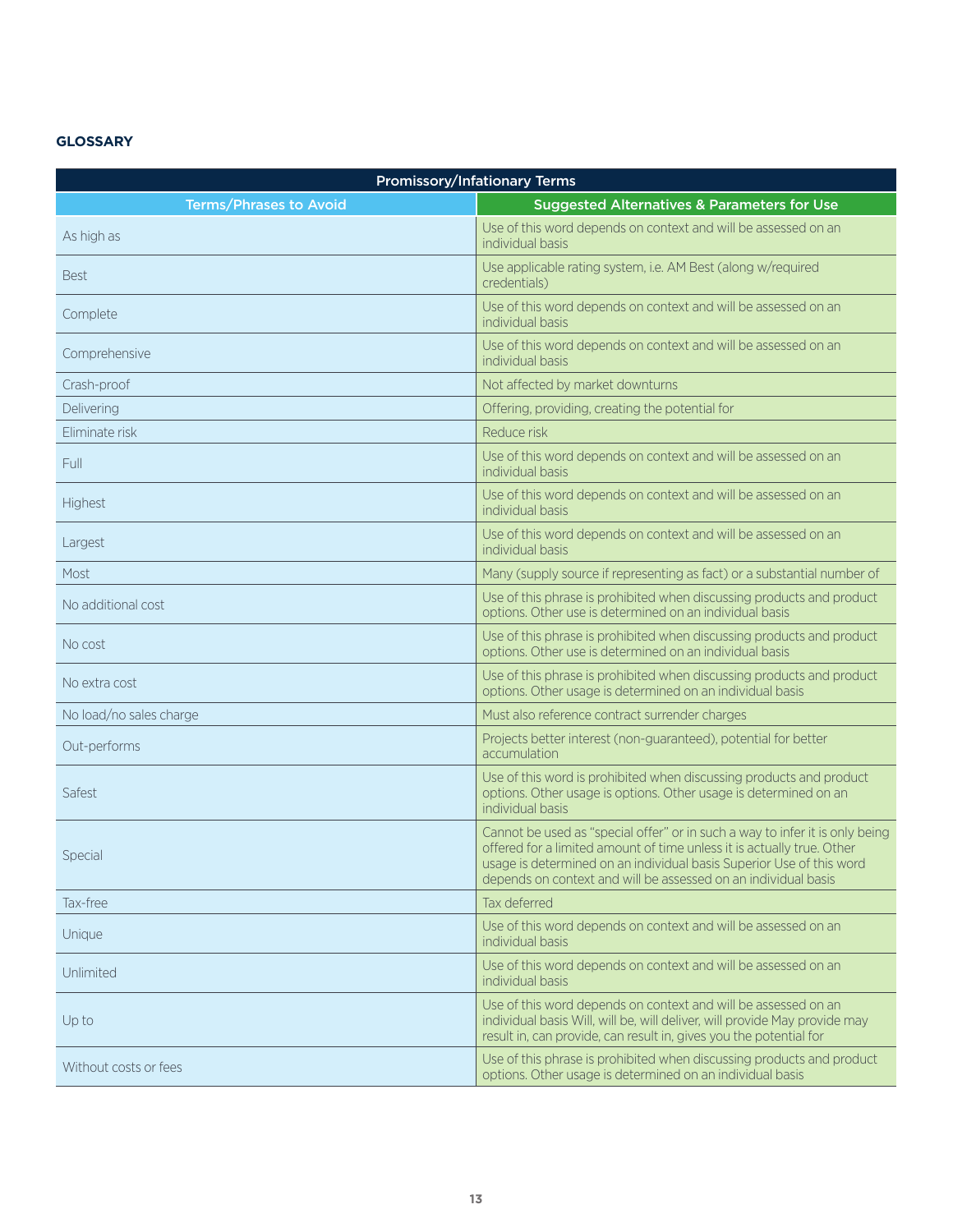#### **APPENDIX**

#### State Specific Rules and Requirements

A majority of the 50 states have adopted the NAIC Advertisements of Life Insurance and Annuities Model Regulation. However, a number of states have implemented additional rules or requirements either in the course of adopting the Model or at some subsequent time. It is also important to understand that advertisement-related issues often evolve from other statutes, notices and bulletins that are published by individual states. In addition, most states have laws that prohibit unfair or deceptive trade practices and many of these statutes include rules that relate to marketing and advertising. The following is a summary of notable state-specific rules, directly or indirectly related to the advertising/marketing of life insurance and annuities.

**Alabama** (Model Reg. adopted)

#### Free Gifts

The state of Alabama has established guidelines that apply to insurers and insurance producers regarding limitations on the value of free gifts or benefits that are offered in conjunction with advertisements:

#### Definitions

- 1. A free gift, benefit, etc., is defined as a gift, benefit, etc., to invite an inquiry or quote from the insurance buying public. It is not an inducement or invitation to enter into an insurance contract.
- 2. While the \$15.00 valuation has been established, if necessary, a "reasonableness" test will be used to determine whether the value of the gift actually acts as an inducement to enter into an insurance contract regardless of the semantics used in the advertisement.

#### Allowable Amount

- 1. The value of the amount of the gift, benefit, etc. will be no more than \$15.00 payable to an individual or family (only one gift per family). This gift cannot be cash.
- 2. No rebate can be used as a part of a gift.

# Trade Practices

Alabama also has a specific rule regarding "twisting" and "malicious statements on financial condition" as they relate to both oral and written representations:

- *• Twisting-"No person shall make or issue, or cause to be made or issued, any written or oral statement misrepresenting or making misleading incomplete comparisons as to the terms, conditions or benefits contained in any policy for the purpose of inducing, or attempting or intending to induce, the policyholder to lapse, forfeit, surrender, retain, exchange or convert any insurance policy." §27-12-6*
- **Malicious Statements on Financial Condition-**"No person shall make, publish, disseminate or circulate, directly *or indirectly, or aid, abet or encourage the making, publishing, disseminating, or circulating of any oral or written statement or any pamphlet, circular article, or literature which is false or maliciously critical of, or derogatory to, the financial condition of an insurer or of an organization proposing to become an insurer and which is calculated to injure any person engaged, or proposing to engage, in the business of insurance." §27- 12-9*

#### **Arizona** (Model Reg. adopted)

A solicitation for an annuity contract provided other than in a face-to-face meeting shall include a statement that the proposed applicant may contact the insurer for a free annuity buyer's guide. Ariz. Rev. Stat. §20-1242.02 (E).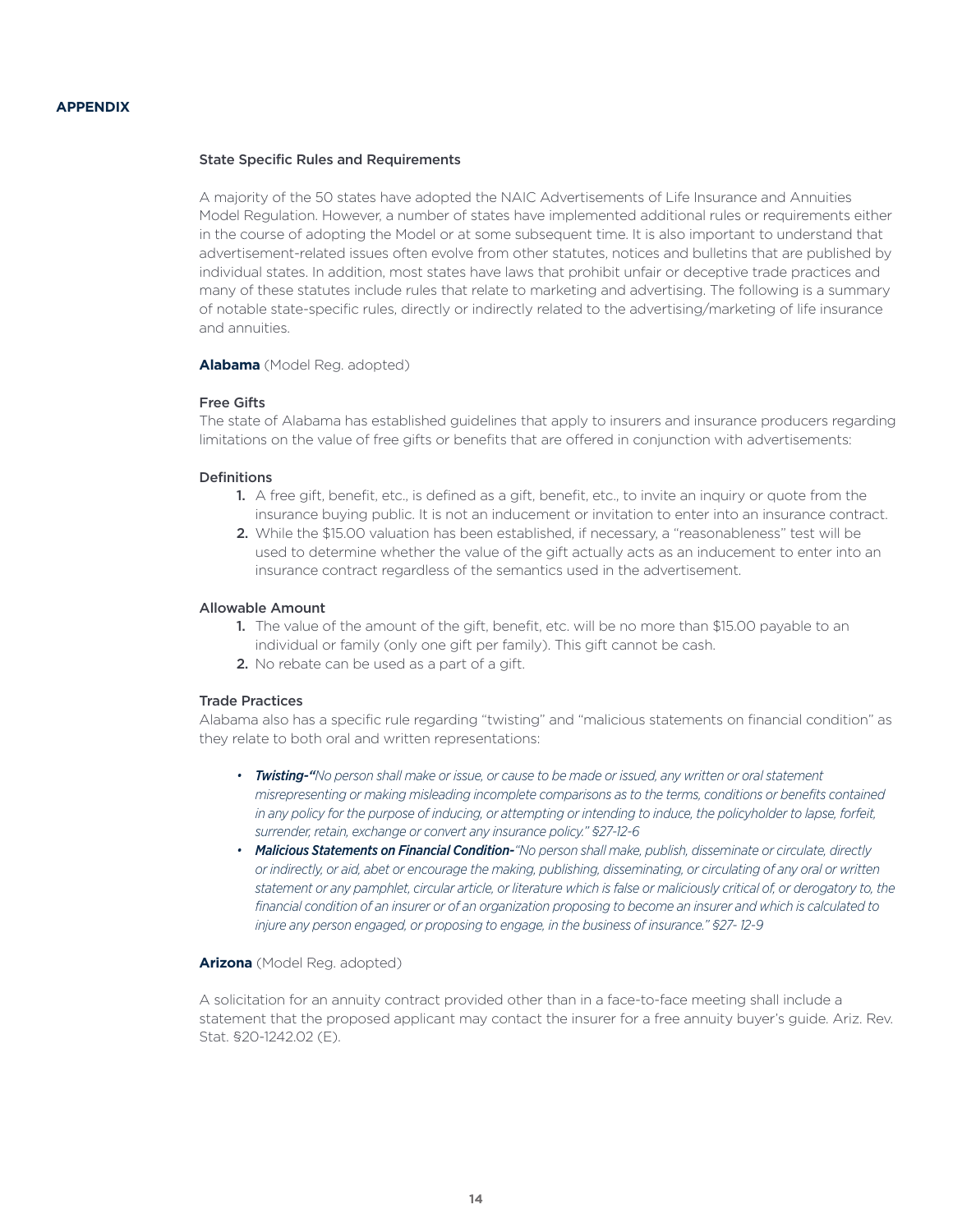In Section 20-443, Arizona also provides specific rules regarding misrepresentations and false advertising of policies. "A person shall not make, issue or circulate, or cause to be made, issued or circulated, any estimate, illustration, circular, sales material, or statement:"

- Misrepresenting the terms of any policy issued or to be issued or the benefits or advantages promised or the *dividends or share of the surplus to be received.*
- *• Making any false or misleading statement as to the dividends or share of premiums paid on similar policies.*
- *• Making any misleading representation or any misrepresentation as to the financial condition of any insurer or as*  to the legal reserve system upon which any life insurer operates. [Note that most states, as well as the Model Reg., *have rules that prohibit the use of the existence of legal reserve system, state guarantee association or fund, etc., in any advertising material]*
- *• Using any name or title of any policy or class of policies misrepresenting the true nature of the policy.*
- *• Making any misrepresentation to any policyholder for the purpose of inducing or tending to induce the policyholder to lapse, forfeit, surrender, retain or convert any insurance policy.*

**Arkansas** (Model Reg. not adopted, but similar regulation)

- *• The state of Arkansas has not adopted the Model Reg.; however, Arkansas provides for specific rules and requirements in other statutes. Arkansas Insurance Rule and Regulation 17 sets forth the following advertising requirements:*
- *• Producers are required to identify the insurer and the policy forms in all advertisements of insurance products and product features.*
- *• The producer must identify himself or herself as a licensed insurance producer and provide the license number in the same font and type used for the producer's name and telephone number.*
- *• In seminars or other similar customer meetings, including lunch and dinner meetings, the producer must identify every insurance company that he or she is appointed with.*
- *• If the seminar is limited to just one insurer, the advertisement must identify that insurer.*
- Materials used in seminars that reference a specific policy provision, such as quaranteed interest rate, that *provision must be identified as well.*
- *• The terms "financial planner," "investment advisor," "financial consultant" and/or similar terms cannot be used if the producer is only selling life or annuity products. These designations can only be used if the producer is licensed to use them. If these guidelines are not met, it is considered a violation of the Arkansas Insurance Code.*
- *• A producer, agency or company may give inexpensive gifts to prospective or existing customers as long as such gifts are provided on a nondiscriminatory basis and is not conditioned upon the purchase of an insurance policy. Gifts must follow the general guidelines for \$5, \$10 and \$25 amounts.*

Rule 17 further describes the following as "unfair practices" and "deceptive acts":

*• The use of terms such as "savings," "deposits," "investments," etc., in such a way as to mislead a prospective purchaser to believe that the primary purpose of the life insurance solicitation is of an investment nature.*

*• The use of comparisons or analogies or the manipulation of amounts and numbers in such a way as to mislead a prospective purchaser concerning*

- *1. The cost of insurance protection to be provided by the insurance contract; or*
- *2. Any other significant aspect of the contract.*
- *• The use of any system or presentation for comparing the cost of life insurance that does not recognize the time value of money.*
- *• The making of unfair or misleading comparisons of dissimilar policies or riders. An advertisement shall not directly or indirectly make unfair or incomplete comparisons of policies or benefits or otherwise falsely disparage competitors, their policies, services, or business methods.*
- *• The reference to an insurance premium as a deposit, an investment, a savings, or the use of other phrases of similar meaning, when referring to an insurance premium.*
- *• To indicate that cash or loan values are death benefits or that said values are available in addition to the face amount of insurance payable, upon the death of the insured.*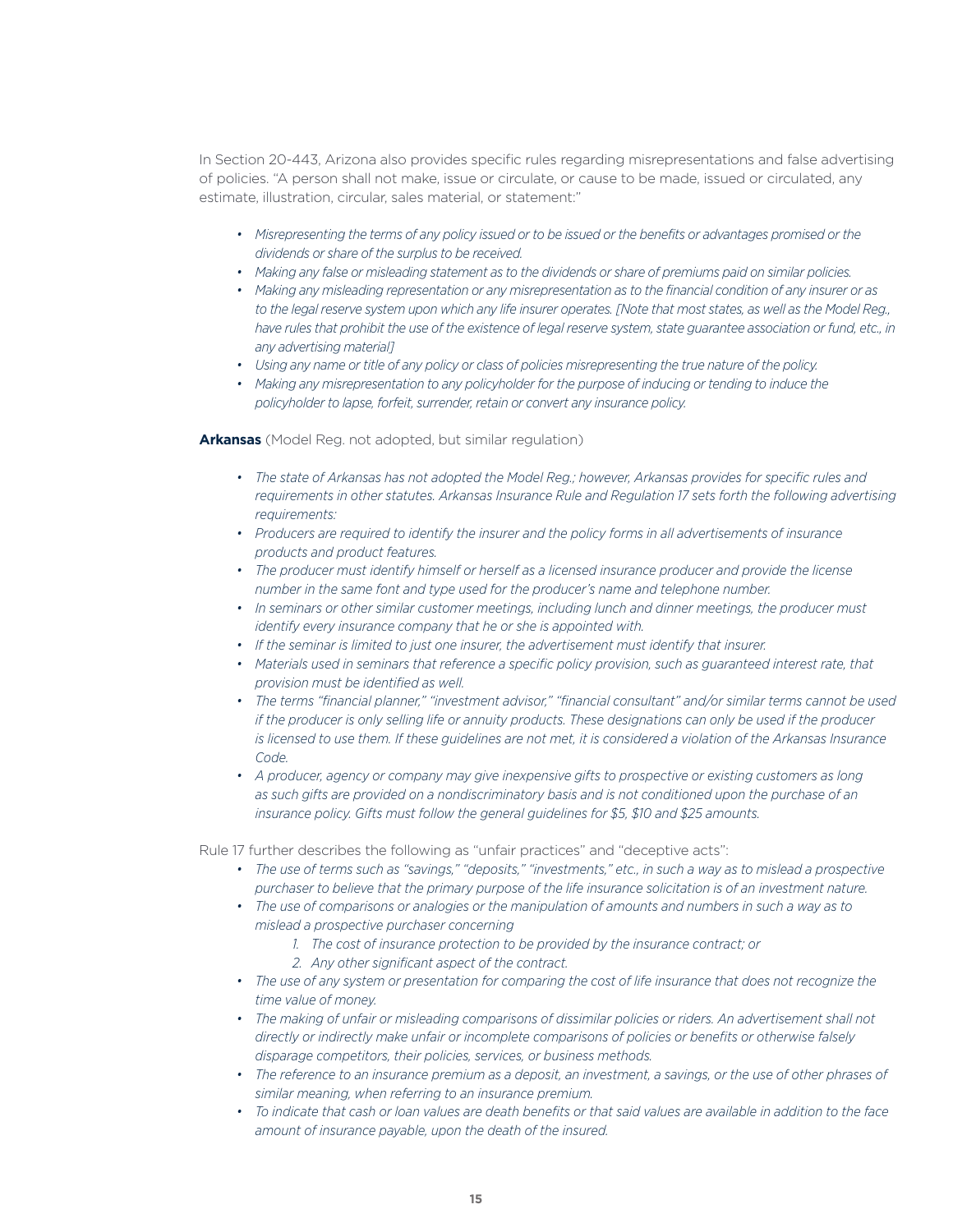#### **California** (Model Reg. Adopted)

California Insurance Code Section 787 details specific rules regarding advertising, other lead generating devices, disclosure, and deceptive and misleading practices in the context of sales to seniors:

"Any advertisement or other device designed to produce leads based on a response from a potential insured which is directed towards persons age 65 or older shall prominently disclose that an agent may contact the applicant if that is the fact. In addition, an agent who makes contact with a person as a result of acquiring that person's name from a lead generating device shall disclose that fact in the initial contact with that person."

Section 787 sets forth a number of specific rules and admonitions – the following are some of the key items:

- *• No insurer, agent, broker, solicitor, or other person or other entity shall solicit persons age 65 and older in this state for the purchase of disability insurance, life insurance, or annuities through the use of a true or fictitious name which is deceptive or misleading with regard to the status, character, or proprietary or representative capacity of the entity or person, or to the true purpose of the advertisement.*
- *• Advertisements shall not employ words, letters, initials, symbols, or other devices which are so similar to those used by governmental agencies, a nonprofit or charitable institution, senior organization, or other insurer, that could have the capacity or tendency to mislead the public.*
- *• No advertisement may use any name, service mark, slogan, symbol, or any device in any manner that implies that the insurer, or the policy or certificate advertised, or that any agency who may call upon the consumer in response to the advertisement, is connected with a governmental agency, such as the Social Security Administration.*
- *• No advertisement may imply that the reader may lose a right, or privilege, or benefits under federal, state or local law if he or she fails to respond to the advertisement.*
- *• All advertisements used by agents, producers, brokers, solicitors, or other persons for a policy of an insurer shall have written approval of the insurer before they may be used.*
- *• In addition to any other prohibition on untrue, deceptive, or misleading advertisements, no advertisement for an event where insurance products will be offered for sale may use the terms "seminar," "class," "informational meeting," or substantially similar terms to characterize the purpose of the gathering or event unless it adds the words "and insurance sales presentation" immediately following those terms in the same type size and font as those terms.*

#### Business Cards

Since 1997, agents licensed in California have been required to include their license numbers on all print advertisements including business cards. Insurance Code §1725.5 Note that the requirement applies to both resident licensees and non- resident licensees. The type size for the license number and word "insurance" must be either at least as large as any telephone number, address, or fax number listed or in 12-point type (8-point type for business cards) whichever is larger.

#### **Colorado** (Model Reg. adopted)

Colorado makes several additions to the Model Reg. including (1) a specific definition for "lead generating devices" and (2) special or introductory offers including bonuses:

"Lead-generating device" means any communication directed to the public that, regardless of form, content or stated purpose is intended to result in the compilation or qualification of a list containing names and other personal information to be used to solicit residents of this state for the purchase of life insurance policies and annuity contracts. Colo. Admin. Ins. Reg. 4- 1-2 § 4.G.

"Introductory, Initial or Special Offers and Enrollment Periods": An advertisement shall not offer a policy that provides for "bonus interest" or similar inducement without clearly specifying the terms and conditions the applicant has to meet to earn such bonus. No advertisement shall promote any form of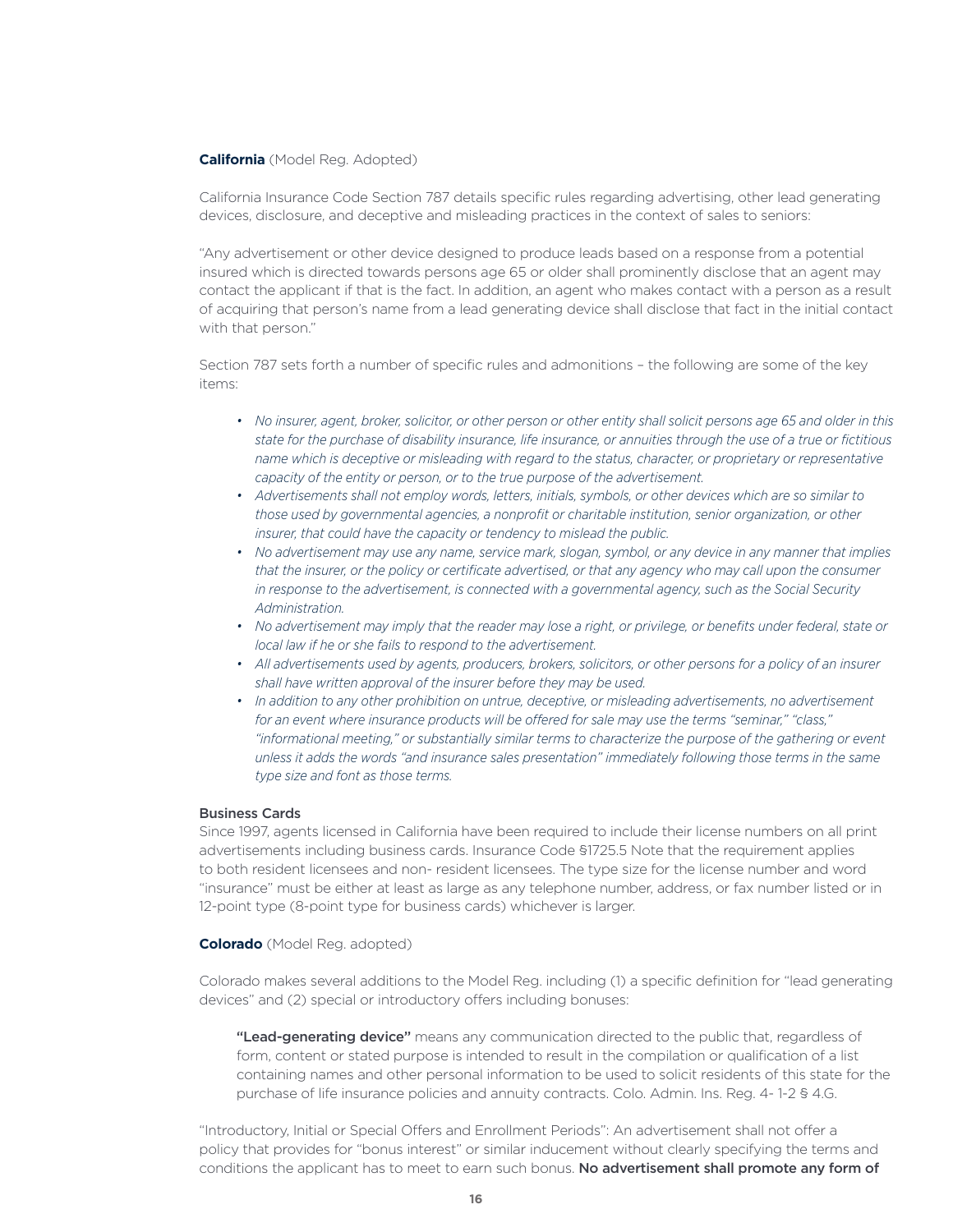"bonus interest" (or similar inducement) as providing an off- set to the surrender charges upon the replacement of an existing life insurance or annuity product.

#### **Florida** (Model Reg. Adopted)

Florida makes several additions to the Model Reg. including applicability/scope of the regulation, disclosure requirements related to advertising, form and content, the use of statistics, and making disparaging comparisons and statements. In this regard, the following does not represent the extensive list of additional rules and requirements, but rather some of the key provisions:

Applicability - These rules shall apply to any Life Insurance Policy and Annuity Contract "advertisement," disseminated in this State which the insurer knows or reasonably should know is intended for presentation, distribution or dissemination in this State, when such presentation, distribution or dissemination is made either directly by an insurer or indirectly on behalf of an insurer, by an agent, broker, producer, or solicitor, or any other person who has either actual or apparent authority to act on behalf of the insurer; provided the insurer shall not be responsible for advertisements that are published in violation of written procedures or guidelines of the insurer.

Disclosure - All information required to be disclosed by these rules shall be set out conspicuously, in the same size type as that used in the body of the advertisement, and in close conjunction with the statements to which such information relates, or under appropriate captions of such prominence that it shall not be minimized, rendered obscure or presented in an ambiguous fashion or intermingled with the context of the advertisement so as to be confusing or misleading.

Form and Content - Advertisements shall be truthful and not misleading in fact or implication. Words or phrases, whose meanings are clear only by implication or by the consumer's familiarity with insurance terminology, shall not be used. No insurer, agent, broker, producer or solicitor or other person shall solicit a resident of this State for the purchase of Life Insurance and Annuity Contracts in connection with or as the result of the use of any advertisement which contains any misleading representations, misrepresentations, or is otherwise untrue, deceptive or misleading with regard to the information imparted, the status, character or representative capacity of such person or the true purpose of the advertisement.

No insurer, agent, broker, producer, solicitor or other person shall solicit residents of this State for the purchase of Life Insurance and Annuity Contracts through the use of a true or fictitious name which is deceptive or misleading with regard to the status, character, or proprietary or representative capacity of such person or the true purpose of the advertisement.

**Disclosure Requirements -** Advertisements containing a rate to be earned, including interest rates, rates of return, or any other designation of earnings performance, are prohibited unless all limitations and conditions which affect the rate of return ultimately realized by the policyholder/certificate holder or annuitant are disclosed prominently with equal emphasis to describe the interest rate or rate of return. The disclosure shall include:

- *• Premium expense charges, if any;*
- *• Administrative charges, if any;*
- *• The full surrender charge, year by year;*
- *• Any policy fees;*
- *• Free withdrawal provisions;*
- *• Market value adjustment, if any;*
- *• Participation rates, if any;*
- Any other provisions which affect the rate of return ultimately realized by the policyholder and how the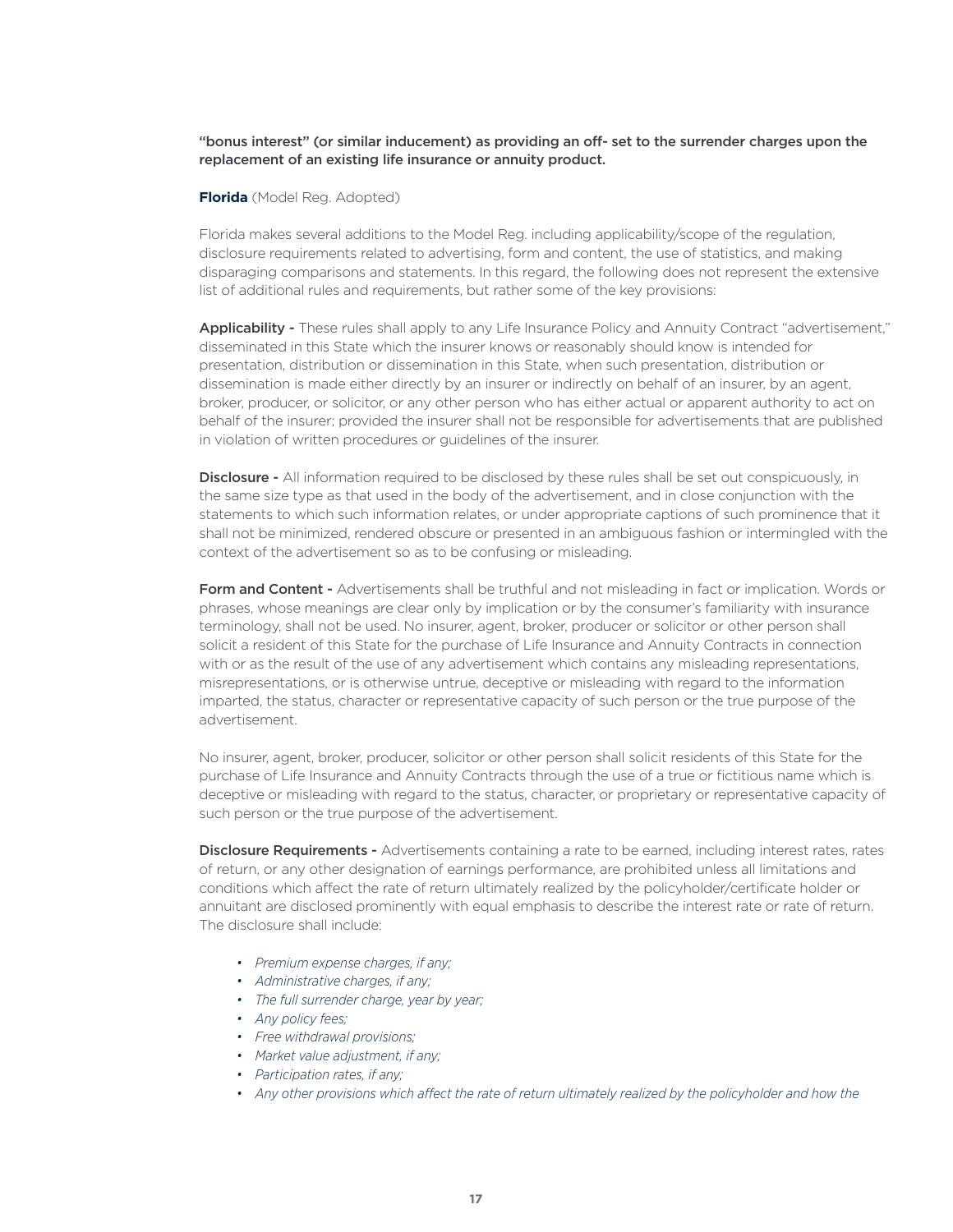*return is affected;*

*• Guaranteed minimum interest rate during the accumulation period;*

Any depiction comparing the returns possible under a specific contract to alternative financial vehicles, whether charts, graphs, or other methods, must compare the information in a comparable fashion. As an example, if comparing to an annually taxable investment, the life and annuity comparison shall also reflect the impact of all contract charges and illustrate the after-tax surrender value for all time points illustrated for the annually taxable investment. This does not prohibit the use of generic comparisons of a tax deferred return to a non-tax deferred account if used in an institutional advertisement.

Policy or contract values may be indicated on illustrations (any depiction of nonguaranteed values over a period of years) only if guaranteed values are also shown.

**Georgia** (Model Reg. Adopted)

Georgia adds a number of specific scope, definitional and disclosure requirements.

Definitions - "Advertisement" includes:

- *• Any verbal, printed, written or other material or communication of any type from any source which is designed to create or has the effect of creating public interest in life insurance, annuities, or in an insurer, agent, or counselor.*
- *• Materials, statements or communications of any type used for the recruitment, training, and education of an insurer's sales personnel and agents.*
- Prepared or extemporaneous sales talks, presentations, and materials for use or used by sales personnel, *agents or counselors.*

**Disclosures -** Required disclosures include:

- *• Advertisements shall not state or imply that dividends are other than a refund or return of part of the premium paid which is not guaranteed and which is dependent on the investment earnings, mortality experience, and expense experience of the company.*
- *• Any comparison between participating and non-participating policies or contracts must be true and accurate.*
- *• Any illustrations or statements containing or based upon interest rates higher than the guaranteed accumulation rates shall likewise set forth with equal prominence comparable illustrations or statements containing or based*  upon the guaranteed accumulation interest rates. Such higher rates shall not be greater than those currently being *credited by the company unless such higher rates have been publicly declared by the company with an effective date for new issues not more than three (3) months subsequent to the date of declaration. Non-guaranteed rates must be clearly and prominently labeled as such.*

*Note: As to the first sentence in bullet point above, a number of states have similar language in their advertising of trade practice regulations and Global Atlantic adopts a similar standard applicable to all states in its Ad Guidelines and Checklist.*

- *• An advertisement shall not state or imply that individual annuity policies or deposit funds are accorded*  special tax treatment unless the advertisement fully, clearly and accurately describes the tax deferred nature *of the contract, including the tax consequences on surrender.*
- *• No advertisement shall state or imply in a misleading manner that the policy cash value is the policyholder's "savings" or that the policyholder owns the cash value.*
- *• Analogies between cash value and savings accounts and between premium payments and contributions to savings accounts are prohibited unless such analogy completely and clearly explains both the similarities and the difference between the items so compared and further, unless it is made clear that such representation is an analogy only and that, in fact, cash values and premium payments are not the same as a savings account and contributions thereto.*
- Life insurance policies shall not be compared to savings accounts, stocks, bonds, or any other financial *instrument or investment in such a way as to mislead a person as to the true nature of life insurance or life*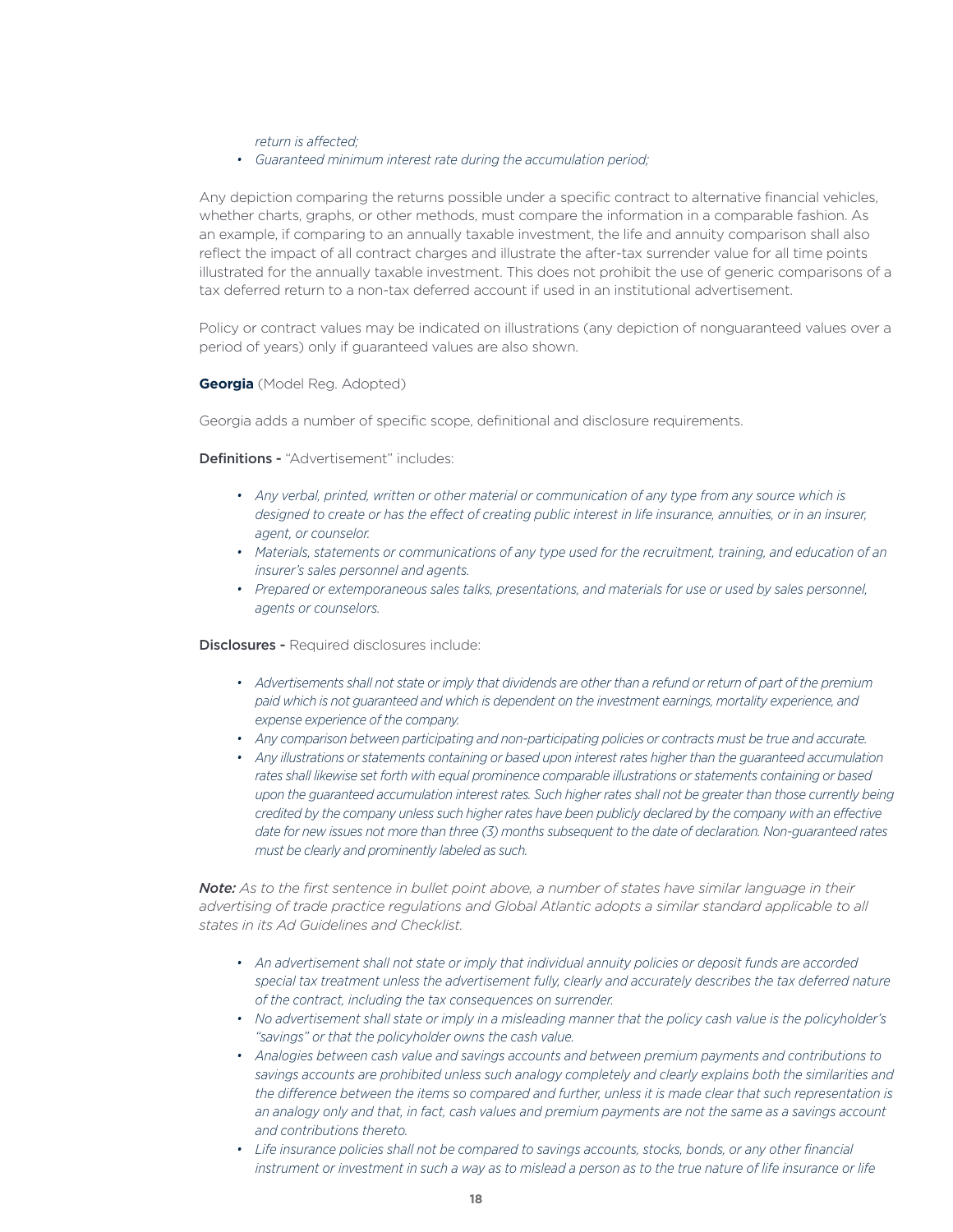*insurance surrender values or other policy benefits.*

- Advertisements may not imply or state that all older policies are more costly than newer policies or that all *newer policies are more costly than older policies unless such is a provable fact.*
- No advertisement shall use any combination of words, symbols or physical materials which by their content, *shape, color, or other characteristics are so similar to a combination of words, symbols or physical materials used by a governmental program or agency or otherwise appear to be of such a nature that they tend to mislead prospective insureds into believing that the solicitation is in some manner connected with such governmental program or agency.*
- An advertisement for any specific policy shall clearly inform the prospective purchaser of the full name of the *insurance company which will issue the policy. An advertisement by an agent for the sale of life insurance by any agent shall clearly inform the prospective purchaser of the full name of all insurance companies which said agent is authorized to represent.*

### **Illinois** (Model Reg. adopted)

Illinois adds a specific section on the advertising to persons over age 65 of annuities and variable life insurance contracts. Interestingly, there is no explanation as to why all annuities and only variable life contracts are lumped together for this purpose. The disclosure requirements contained in this section mirror the special requirements imposed by California for sales to seniors. See California requirements earlier in this document.

Illinois enacted additional regulations in 2008 that were outlined in Global Atlantic Compliance Bulletin #0317. These regulations include the following rules:

- *• Leads directed toward persons age 65 or older shall prominently disclose that an insurer or insurance producer may contact the applicant if that is the fact. In addition, an insurance or insurance producer who*  makes contact with a person as a result of acquiring that person's name from a lead generating device shall *disclose that fact in the initial contact with the person.*
- *• Soliciting people 65 or older through the use of names that are deceptive or misleading is prohibited.*
- *• Advertisements shall not employ words, letter, initials, symbols or other devices similar to those used by government agencies, nonprofit organizations or senior organizations.*
- *• Advertisements cannot imply the loss of rights, privileges or benefits under state, local or federal law for failing to respond to the advertisement.*
- *• Producers cannot use an address that misleads or deceives as to their true location or licensing status.*
- *• Advertisement for events where insurance products will be offered cannot use the terms "seminar," "class," "informational meeting" or similar terms unless the words "and insurance sales presentation" immediately following those terms in the same type size and font.*
- Producers must maintain a file of all advertisements used in the state and keep all ads for four years or until *the filing of the next regular report of examination of the insurer, whichever is longer.*

#### **Indiana** (Model Reg. adopted)

Indiana has a specific rule with regard to advertising interest rate guarantees that are broadcast, published or otherwise presented to the general public in Indiana:

*• An advertisement that refers to an interest rate guarantee applying to a life insurance product or to an annuity contract must state the period for which the interest rate is guaranteed.*

Indiana further specifies prohibited statements and sales practices in 760 Ind. Admin. Code §1-13-5, including:

- *• Including in sales kits and prepared sales presentations proposed answers to a prospect's questions as to whether*  life insurance is being sold which are designed to avoid a clear and unequivocal statement that life insurance is the *subject matter of the solicitation.*
- Making comparisons to the past experience of other life insurance companies as a means of projecting possible *experience of the soliciting company when the comparisons are designed to enhance the characteristics of the*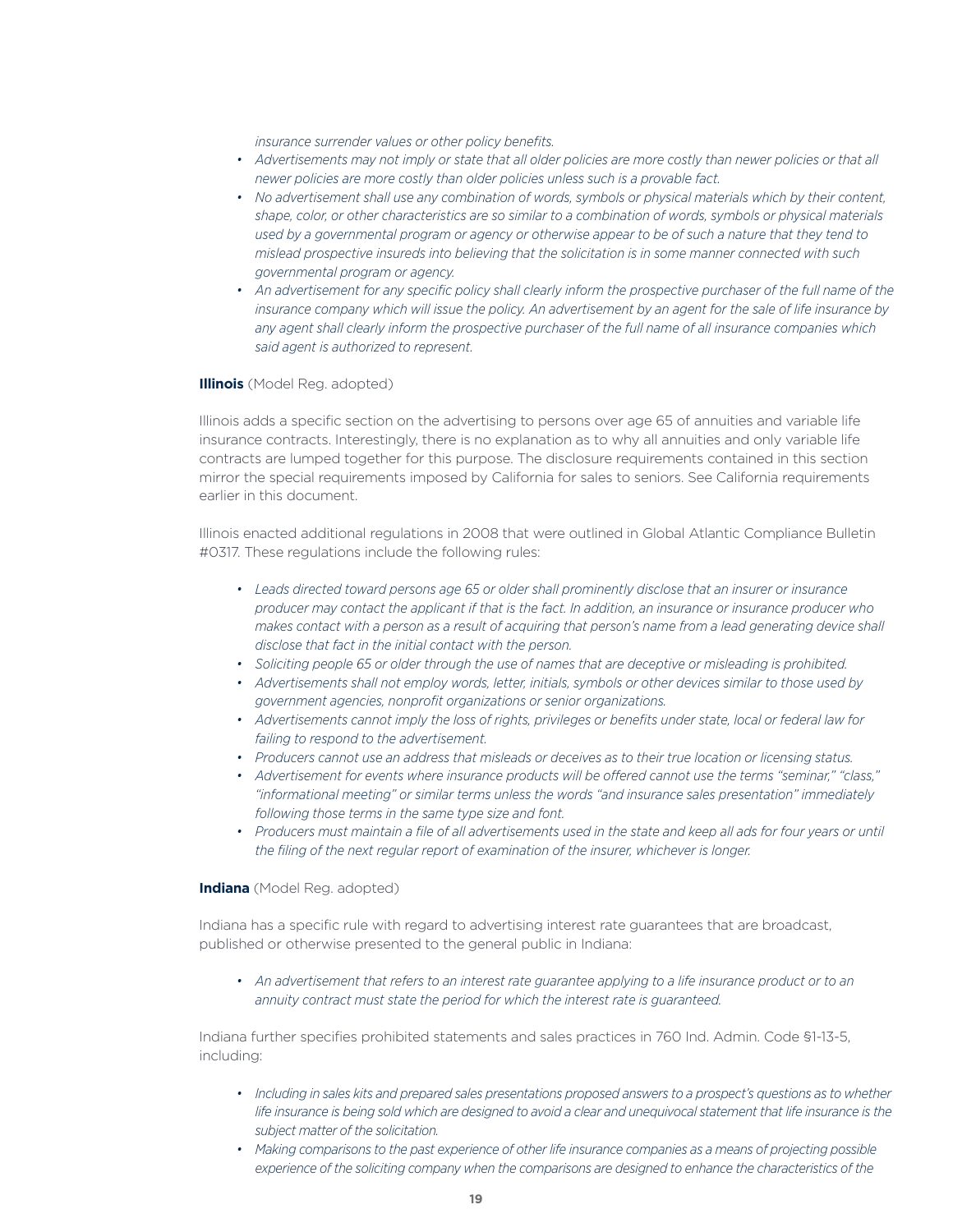*policy being sold by confining the comparisons to companies having favorable experience with that type of policy*  without a fair disclosure of companies which have had unfavorable experience with such type policies, when it is *within the knowledge of the company or agent that other companies have had such unfavorable experience.*

#### **Iowa** (Model Reg. adopted)

Iowa, within the Advertising section of its Unfair Trade Practices statute, provides:

Exclusions, limitations, exceptions and reductions. Words and phrases used in an advertisement to describe policy exclusions, limitations, exceptions and reductions shall clearly, prominently and accurately indicate the negative or limited nature of the exclusions, limitations, exceptions and reductions.

- Disclosure requirements for life insurance and annuities. An advertisement that states the projected values of *a policy must use the guaranteed interest rates in determining such projected values, and, in addition, may show other projected values based on interest rates which comply with the illustrated scale. Any statements containing or based upon an interest rate higher than the guaranteed accumulation interest rates shall likewise set forth with equal prominence comparable statements containing or based upon the guaranteed accumulation interest rates. If the policy does not contain a provision for a guaranteed interest rate, any advertisement showing projected values must clearly state that the rates are not guaranteed. This sub-rule does not apply to an illustration or supplemental illustration already subject to the provisions of the Life Insurance Illustrations Model regulation.*
- *• An advertisement or presentation which does not recognize the time value of money through the use of appropriate interest adjustments shall not be used for comparing the costs of two or more life insurance policies. Such advertisement may be used for the purpose of demonstrating the cash flow pattern of a policy if such advertisement is accompanied by a statement disclosing that the advertisement does not recognize that, because of interest, a dollar in the future may not have the same value as a dollar at the time of the presentation.*

*Note: The Iowa Insurance Division has issued several key bulletins in the past year that pertain to advertising Bulletin 09-04 regarding advertising materials and practices associated with replacements, particularly those materials that call into question the financial viability of any insurance carrier.*

#### **Kansas** (Model Reg. adopted)

Kansas prohibits certain unfair and deceptive acts or practices including:

- *• Making a false, deceptive or misleading statement.*
- *• Using comparisons or analogies or manipulating amounts and numbers in a way that will mislead the prospective purchaser concerning the cost of the insurance protection coverage.*
- Referring to an insurance premium as a deposit, an investment, a savings or the use of other phrases of *similar import when referring to an insurance premium. This subsection shall not prohibit discussion of the savings values of a life insurance policy having cash values.*
- *• No annuity shall be advertised or solicited using any language in advertisements or solicitation material of any kind that refers to the annuity as being "risk free," or a similar connotation.*

#### **Kentucky** (Model Reg. not adopted)

Definition of Advertising - Advertisement includes: prepared sales talks, presentations, and material for use by agents and brokers, and representations made by agents in accordance therewith.

Accuracy and truthfulness - Advertisements shall be truthful and not misleading in fact or by implication. Words and phrases the meaning of which is clear only by implication or by familiarity with insurance terminology shall not be used. An advertisement shall not imply that an insurer or a policy has been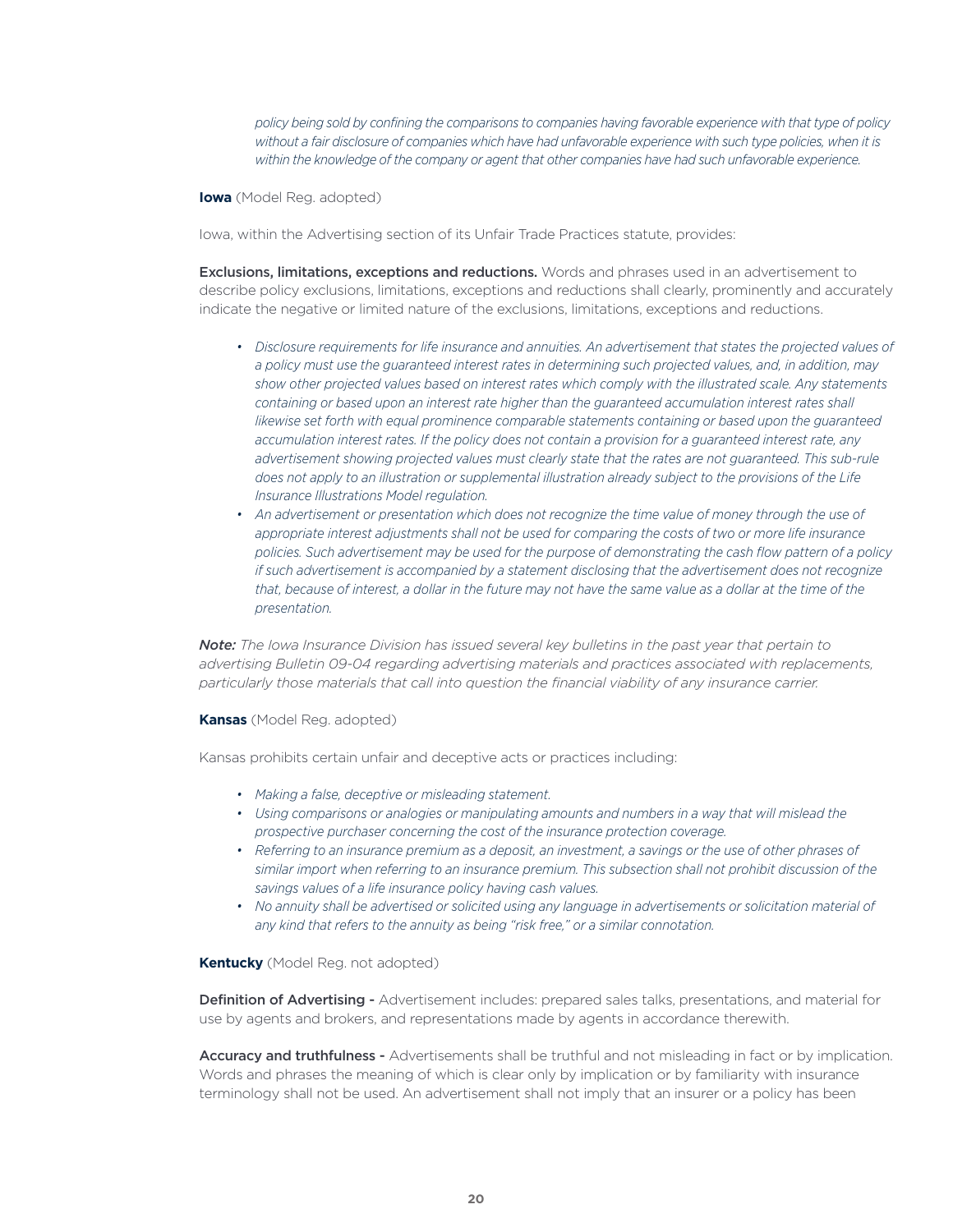endorsed by any individual, group of individuals, society, association or any other organization, unless such is a fact.

Fair disclosure to consumers - Reference to any policy or contract in such a manner as to misrepresent its true nature and more particularly:

- *• Statements which tend to lead the prospect to believe that the agent is dealing in other than a life insurance contract.*
- Statements which tend to lead the prospect to believe that life insurance is incidental to the purchase of the *contract.*

#### **Louisiana** (Model Reg. adopted)

Louisiana has disclosure requirements in connection with the advertising, solicitation, negotiation or procurement of a universal life insurance policy including:

- *• Any statement of cost factors or benefits shall contain: the corresponding guaranteed policy cost factors or benefits clearly identified; a statement explaining the non-guaranteed nature of any current interest rates, changes or other fees applied to the policy, including the insurer's rights to alter any of these factors; and any limitations on the crediting of interest, including identification of those portions of the policy to which a specified interest rate shall be credited.*
- *• Any illustration of the policy value shall be accompanied by the corresponding net cash surrender value.*
- *• Any statement regarding the crediting of a specific current interest rate shall also contain the frequency and timing by which such rate was determined.*
- *• If any statement refers to the policy being interest-indexed, the index shall be described. In addition, a description shall be given of the frequency and timing of determining the interest rate and of any adjustments made to the index in arriving at the interest rate credited under the policy.*
- *• Any illustrated benefits based upon non-guaranteed interest, mortality or expense factors shall be accompanied by a statement indicating that these benefits are not guaranteed.*
- If the quaranteed cost factors or initial policy cost factor assumptions would result in policy values becoming exhausted prior to the policy's maturity date, such fact shall be disclosed, including notice that coverage will *terminate under such circumstances.*

#### **Maryland** (Model Reg. adopted)

Maryland adds a provision regarding fair disclosure of all relevant facts in the sale of life insurance and annuity contracts. Its stated purpose is to protect citizens of Maryland as purchasers and prospective purchasers of life insurance policies or annuity contracts against the use of sales methods which are misleading because of:

- *• The omission of facts fairly describing the subject matter as a life insurance policy or annuity contract and the benefits obtainable there under;*
- *• An undue emphasis upon facts which, however true, are not relevant to the sale of life insurance or annuities; or*
- *• An undue emphasis upon features which are of incidental or secondary importance to the life insurance aspects of a policy.*

#### **Massachusetts** (Model Reg. not adopted)

Massachusetts requires a "checklist" of requirements for all policies with No-Lapse Guarantees. Language in all advertising materials must disclose:

- *• the duration of any no-lapse guarantees,*
- *• the actions that would cause the no-lapse guarantee to be damaged,*
- *• the financial effect on the policyholder of the termination of the no-lapse guarantee period,*
- *• the non-forfeiture benefits, if any, attributable to the no-lapse guarantee, and*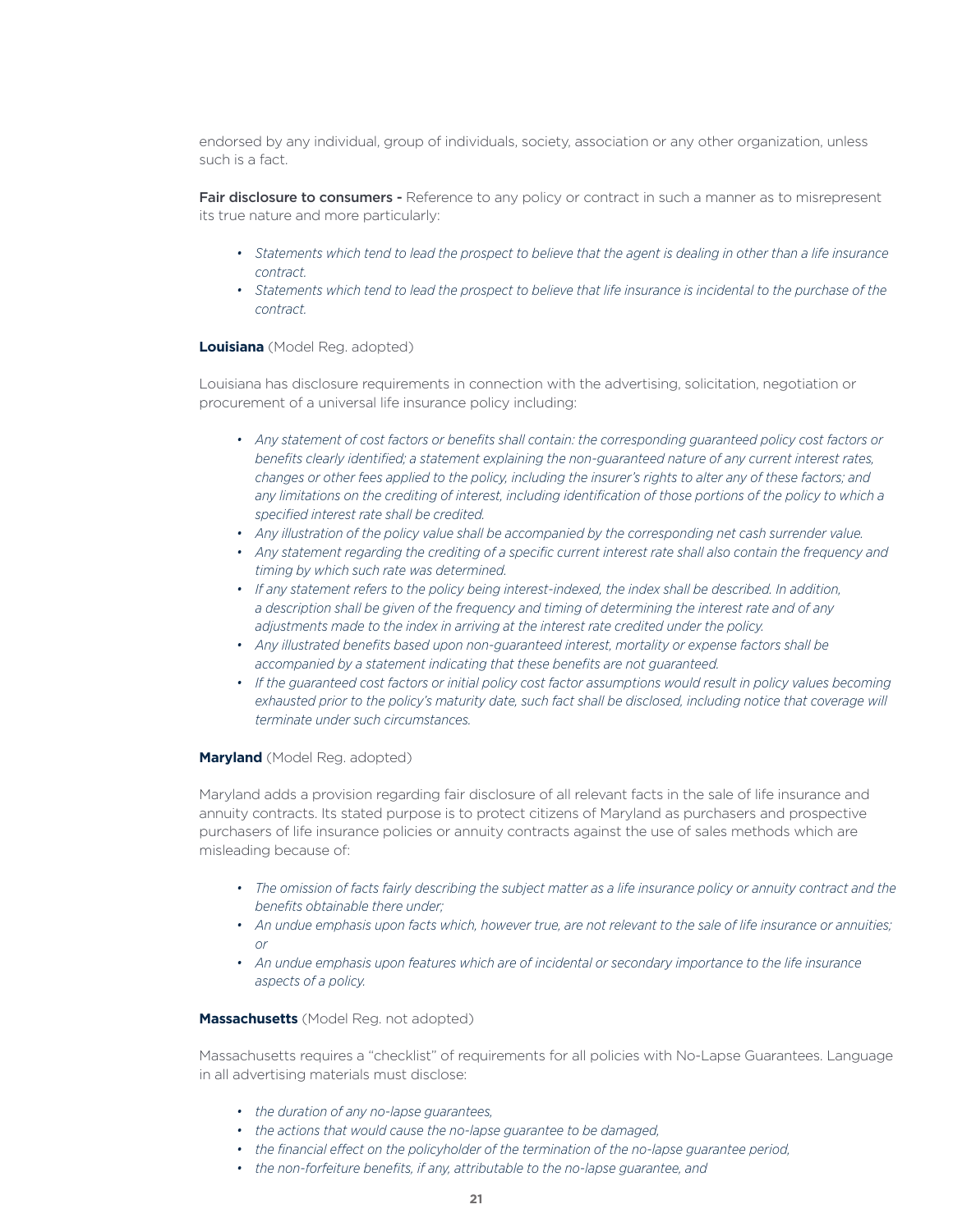*• the financial consequences to the policyholder of paying only the premium required to satisfy the no-lapse guarantee*

#### **Michigan** (Model Reg. Adopted)

Michigan adds disclosure requirements that are the same as, or similar, to those required in other states – for example, Georgia and Iowa:

- *• Any illustrations or statements containing or based upon interest rates higher than the guaranteed accumulation rates shall likewise set forth with equal prominence comparable illustrations or statements containing or based upon the guaranteed accumulation interest rates. Such higher rates shall not be greater than those currently being credited by the company unless such higher rates have been publicly declared by the company with an effective date for new issues not more than three (3) months subsequent to the date of declaration.*
- **•** If an advertisement illustrates or states premiums, net interest rates, or accumulative values, the actual *relationship between the net and gross premium shall be disclosed in proximity thereto and with equal prominence, describing the first year and renewal charges, including, but not limited to, expenses and annual contract, collection, and mortality charges.*

Michigan also identifies the following as unfair methods of competition; unfair or deceptive acts or practices

- *• Knowingly making any misleading representation or incomplete or fraudulent comparison of any insurance policies, certificates, or contract of insurers, health care corporations, or health maintenance organizations for the purpose of inducing, or tending to induce, any person to lapse, forfeit, surrender, terminate, retain, pledge, assign, borrow on, or convert any insurance policy, certificate, or contract or to take out a policy, certificate, or contract with another insurer, health care corporation, or health maintenance organization.*
- *• Employing any method of marketing having the effect of or tending to induce the purchase of insurance through force, fright, or threat, whether explicit or implied, or undue pressure.*
- *• Making use directly or indirectly of any method of marketing that fails to disclose in a conspicuous manner that a purpose of the method of marketing is solicitation of insurance and that contact will be made by an insurance agent or insurance company.*

Michigan also had rules for some time regarding proper identification by life insurance agents in contacts with prospective insureds. From Bulletin LE-72-2:

"The use by life insurance agents on business cards, other printed material, and in verbal presentations of such titles as "financial planners", "fiscal advisors", "investment counselors" and other titles which tend to lead prospective insureds to believe they are purchasing something other than insurance, is becoming increasingly prevalent in Michigan and is a matter of concern to the Insurance Bureau."

The Bulletin goes on to state that:

"The bulletin is being sent as a reminder to agents that when using such titles as "financial planner," "investment counselor" and other similar titles, the advertising business card, stationery or any other presentation also must contain the designation "insurance agent," or "life insurance agent," as prominently as the other titles being used."

#### **Minnesota** (Model Reg. adopted)

The state of Minnesota has a number of specific rules and requirements not found in the NAIC Model Regulation.

**Statements by agents -** In addition to the broad definition of advertising found within the Model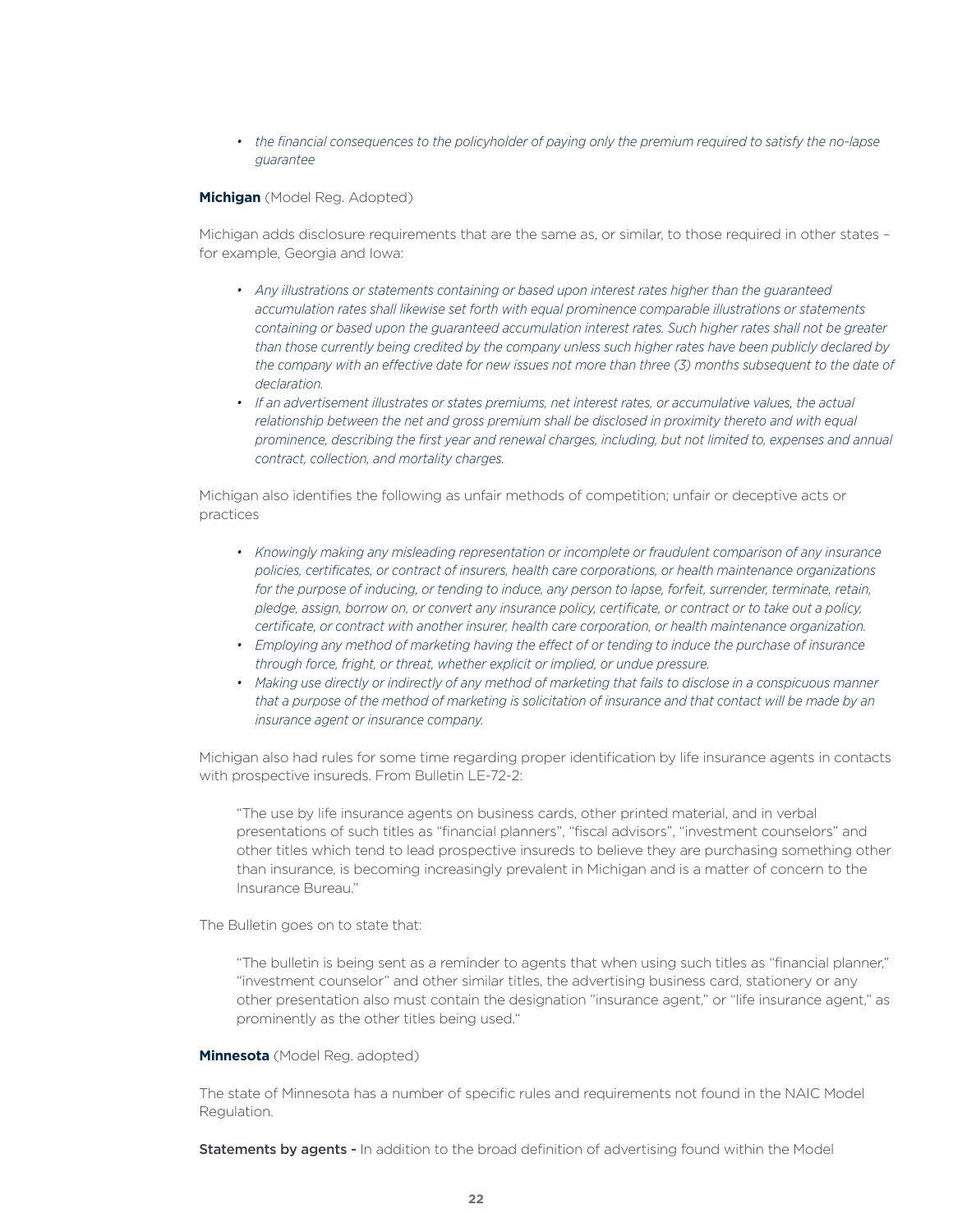Regulation and these Guidelines, Minnesota is particularly intent on reinforcing that advertising includes "all statements, written or oral, by an agent."

Interest Rate/Return/Yield - Under its general advertising rules, Minnesota directs that when "interest rate", "return" or "yield" are referenced in any marketing materials or sales presentations, any prepayment expenses, surrender charges, or withdrawal penalties must be disclosed as well as the "effective net annual yield" or, as an alternative to these disclosures, the applicant must be given an approved "interest rate disclosure form."

*Note: Minnesota requires this form in conjunction with the sale of universal life insurance policies.*

Examples of Misrepresentation - In the marketing of life insurance and annuities, Minnesota Bulletin 94-5 provides the following examples that are presumptive misrepresentations:

- Misrepresenting or disquising the type or nature of an insurance product (for example, misrepresenting life *insurance policies as retirement programs, annuities, college savings plans, or other programs/products).*
- *• Failing to properly disclose relevant information (for example, failing to adequately disclose the existence and potential impact of surrender penalties.*
- *• Misuse and/or unauthorized use of association endorsement when marketing products.*
- *• Representing the tax benefits of a product(s) without providing, with equal prominence and in close conjunction thereto, an explanation of the tax rules applicable to the product,*
- *• Placing undue emphasis in sales illustrations on "non-guaranteed projected" product benefits without providing an equally prominent disclosure(s) of the "guaranteed benefits."*
- No statements are made or combination of words used that could mislead prospective insured into believing *the company, its products, or the solicitation is connected with or endorsed by a governmental agency or program.*

#### Financial Planner Disclosure law

"Financial Planner" means a person who, on advertisements, cards, signs, circulars, letterheads, or in another manner, indicates that the person is a "financial planner," "financial counselor," financial adviser," 'investment counselor," "investment adviser," "financial consultant," or other similar designation, title, or combination is considered to be representing that the person is engaged in the business of financial planning.

- Persons who represent that they are financial planners have a fiduciary duty to persons for whom services *are performed for compensation.*
- *• Persons who represent themselves to be in the business of financial planner or similar terms as described above must complete and provide to each customer a Financial Planning Disclosure document. It must contain the following:*
	- *1. How the adviser will be paid; commissions, fees, or both. "Commission only" advisers should offer as wide a variety of investment choices as "fee only" advisers.*
	- *2. The name and address of companies that supply financial services or products offered by the planner.*
	- *3. The name of the firms where the securities are held and traded.*
	- *4. The professional licenses held by the adviser.*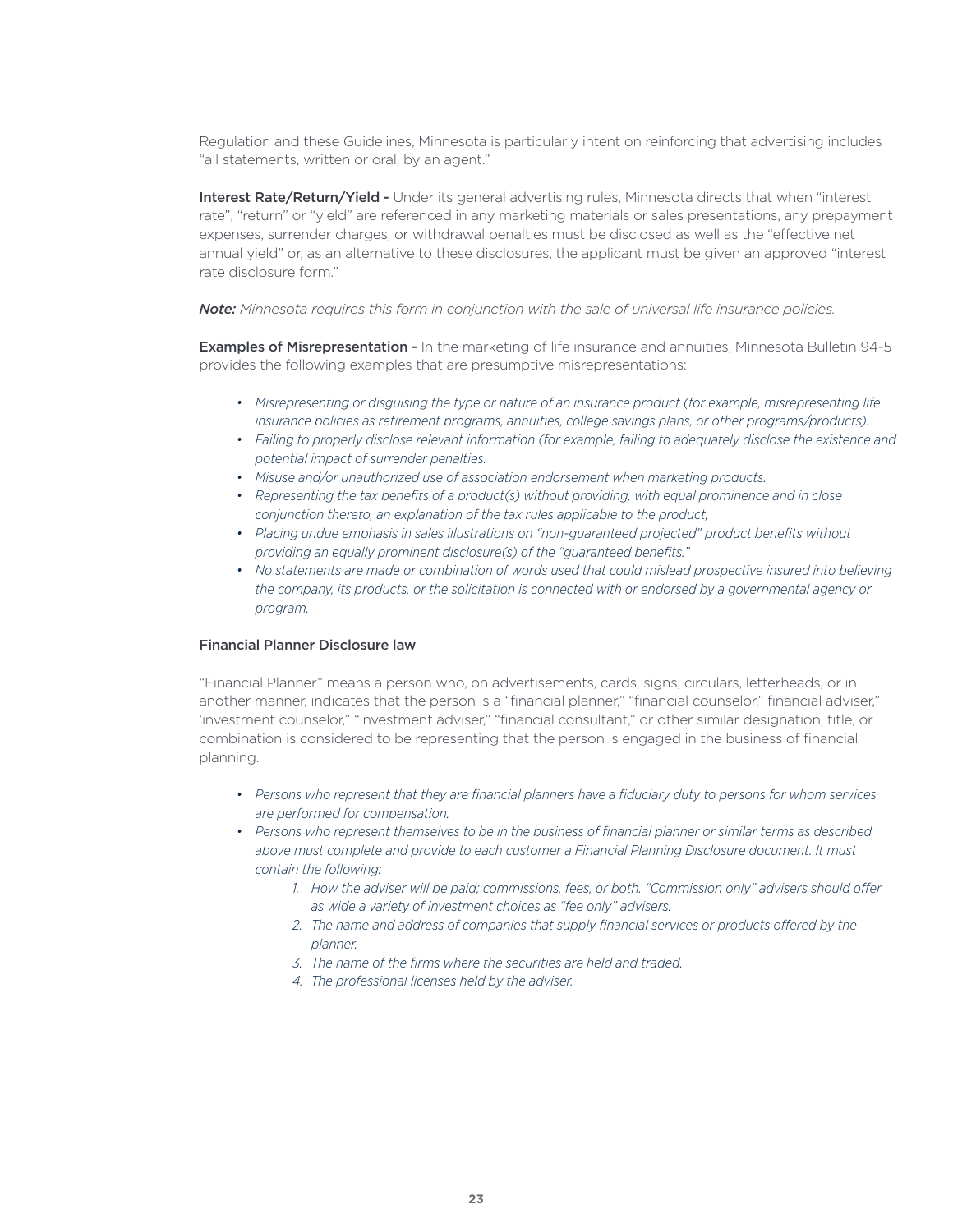#### *5. The types of financial products (mutual funds, stocks, limited partnerships, etc.) that the adviser is authorized to sell.*

#### **Nebraska** (Model Reg. adopted)

Nebraska has also issued Bulletin CB-77 pertaining to Unfair Trade Practices, Replacements and Sales Promotion:

*"In some instances, questionable newspaper advertisements have been placed by competitor agents, agent mailings, and personal contacts by agents or phone calls from agents stating as fact, rumors and unofficial reports concerning certain life insurance companies have been made. While it is acceptable for companies and their representatives to explain their own financial strength, it has been and is still prohibited for companies and their representatives to repeat market rumors or circulate news articles questioning competitor's solvency or redistribute articles or information prepared by others."*

**New York** (Model Reg. adopted)

New York includes the following addition to the Model Reg:

When actors and models are used in presenting testimonials/endorsements, this fact must be disclosed clearly.

New York also issues "Circulars" on a fairly regular basis including special rules relating to "bonus interest rates or credit" annuity products (Circular Letter No. 21 (2000), and a pronouncement that internet advertising must comply with New York's primary advertising regulation, Reg. 34-A.

#### **North Carolina** (Model Reg. Adopted)

North Carolina is among a growing number of states that places emphasis on clear identification of the agent as an insurance agent and the purpose of the contact with the customer:

*An advertisement shall not make use of any method of marketing that fails to disclose in a conspicuous manner that a purpose of the method of marketing is solicitation of insurance and that contact will be made by an insurance agent or insurance agency. 11 N.C. Admin. Code § 12.0427 (p).*

#### **Pennsylvania** (Model Reg. adopted)

In addition to adopting the Model Regulation, Pennsylvania has a number of relevant regulations in the areas of disclosure, testimonials and endorsements, and the use of statistics.

#### **South Carolina** (Model Reg. not adopted)

South Carolina provides several examples of prohibited trade practices connected to the advertisement of insurance products:

Fraudulently inducing insured to change, alter, or retain insurance - No person may make a false, misleading or incomplete representation or comparison of insurance policies or insurers for the purpose of inducing or intending to induce any person to lapse, forfeit, surrender, terminate, retain, or convert an insurance policy or to take out a policy in another insurer.

Misrepresentations to induce termination of life insurance policies - No insurer, its employee or agent, may make any misleading representations or incomplete or fraudulent comparisons of any life insurance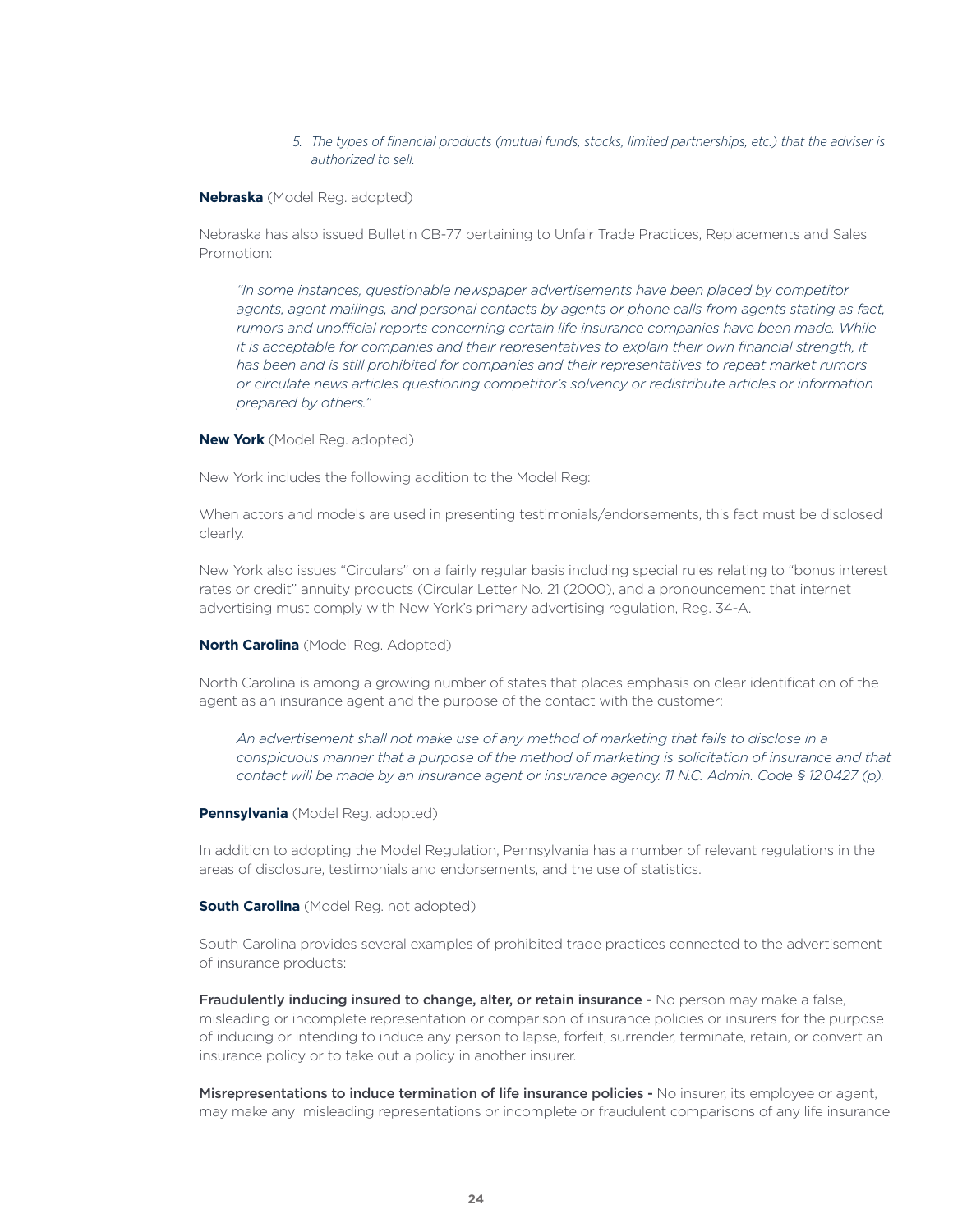policies or insurers for the purpose of inducing, or which may tend to induce, any person to lapse, forfeit, surrender, terminate, or return any life insurance policy.

Advertising gifts permitted - Nothing in the prohibited trade practice provisions prevent agents from giving to insureds, prospective insureds, and to others for the purpose of advertising, an article of merchandise having a value of not more than twenty-five dollars and having an advertisement for the insurer or agent printed on it. Nothing within this section precludes a licensed agent from providing refreshments during a sales presentation which do not exceed ten dollars a person in cost.

#### **Texas** (Model Reg. adopted)

Texas distinguishes "institutional advertisements," "invitation to contract advertisements," and "invitation to inquire advertisements." These distinctions are derived from rules that have existed for a number of years in the areas of accident and health insurance. There is relatively less practical application of these distinctions to the bulk of life insurance and annuity advertising that Global Atlantic sees in the course of its review process.

**Institutional Advertisement -** means an advertisement having as its sole purpose the promotion of the reader's, viewer's or listener's interest in the concept of insurance, or the promotion of the insurer as a seller of insurance.

**Invitation To Contract -** means an advertisement regarding a specific insurance product and which describes one or more of the provisions of the contract for that product.

Invitation To Inquire - means an advertisement having as its objective the creation of a desire to inquire further about insurance and which is limited to a brief description of coverage, and which shall contain a message that encourages further inquiry to the agent or insurer about conditions, exclusions and limitations exclusions.

The state of Texas has established a substantial amount of material additions to the requirements of the Model Regulation. In its General Life and Annuity Guidelines, Texas sets forth certain rules/requirements in the areas of misrepresentation, disclosures and prohibited terms. Additionally, Texas provides for specific comments on equity indexed annuities, variable annuities and accelerated benefits under life insurance policies. Finally, Texas is among a growing list of states that provides specific rules on "lead solicitations."

#### General Life & Annuity Guidelines Misrepresentation

Misrepresentations of these products, especially life insurance, have frequently exhibited one or more of the following problems:

- *1. The policies are represented as something they are not.*
- *2. Life policies are characterized as savings plans, retirement plans, college funding plans, mortgage prepayment plans, etc.*
- *3. Life and annuity policies/contracts are represented to perform "just like a CD", or similar language*
- *4. The emphasis is on tax deferral, interest rates and cash accumulation rather than on providing for loss of income due to a premature death.*
- *5. No attempt is made to determine a need for or an amount of death benefit. Often the amount of premium dictates the face amount.*
- *6. The purchaser is given the impression or led to believe that the advertised interest rate is a yield on premiums paid.*
- *7. It is not made clear that the advertised rate is not a promise of future performance.*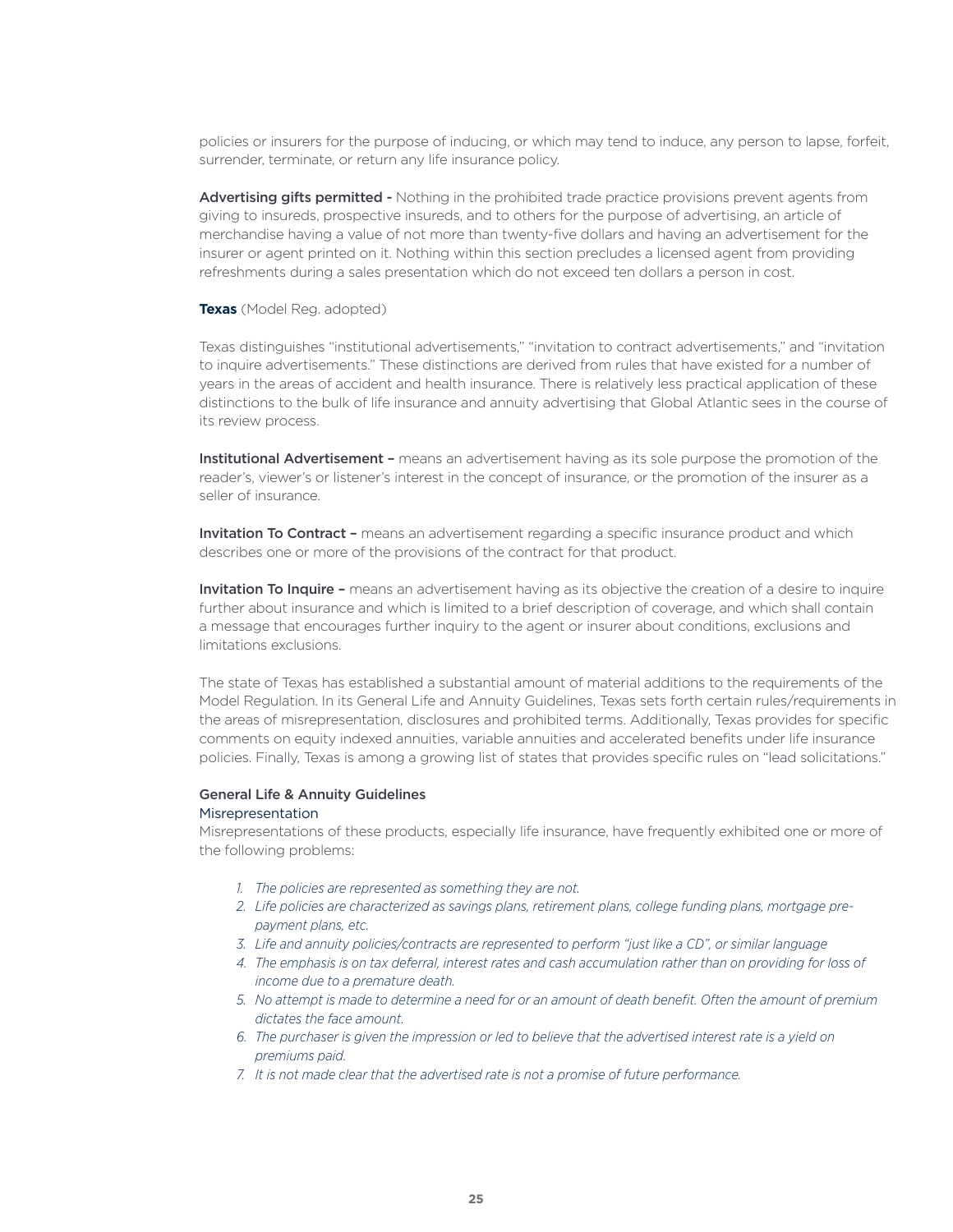*8. Costs are not disclosed. Front end charges, surrender charges and penalties, and administrative fees all reduce the amount of cash accumulation.*

#### **Disclosures**

- *1. An advertisement for an interest-sensitive policy (e.g., annuity, universal life) may not advertise a current or illustrated rate of interest that is higher than the guaranteed rate of interest without also displaying the guaranteed rate of interest paid by the policy with equal prominence. S21.114(4)(G)*
- *2. The time period during which current interest rates are guaranteed payable must be disclosed. S21.114(4)(H)*
- *3. Advertising for a deferred annuity plan must not present interest rates in a manner that implies that the complete premium will accumulate interest at those rates unless such is fact. It must clearly disclose any loading, policy fees, charges, or other items that represent expenses to the policyholder.*
- *4. The form number or numbers of the policy advertised, and of any riders or endorsements and any other forms that directly affect the policy, must be clearly identified in an "invitation to contract" advertisement.*
- *5. An "invitation to contract", must include all limitations and exclusions. For life and annuity this includes the waiting period for suicide as well as waiting periods for cash value requests and policy loans. Any other restrictions on, or access to, policy values must be disclosed.*
- *6. An "invitation to contract" must disclose all costs and expenses such as policy fees, service fees, and administration fees. Administration fees, "front end" loads and surrender charges, if any, must be disclosed fully, either as a percentage of premium, cash value or a dollar amount, whichever is applicable.*

# Prohibited Terms

- *1. The words "savings," "investment," "deposit," "investment plan" and similar terms cannot be used to refer to the premium or to the interest to be credited to the contract in a context or under such circumstances or conditions that have the capacity or tendency to confuse or mislead the proposed purchaser as to the nature and limitations of the product or to any benefits received therefrom.*
- *2. An advertisement must not use the phrase "low cost" or "low cost plan" without providing a demonstration that a composite of lower production, administrative and claim cost resulting in a low premium rate to the public.*
- *3. An advertisement for life, accident and health, or annuities may not use the existence of the Guaranty Association (fund) as an inducement to purchase coverage.*

#### Equity Indexed Annuities

Texas law defines an equity indexed annuity (EIA) as "fixed, deferred single or flexible premium annuity contract that is generally linked or tied to the performance of the S&P 500 index." Since EIAs are complex contracts, the Texas department of Insurance's main goal is to have advertisements accurately describe the "pros" and "cons" of the contract, e.g., disclosing the indexing formula, participation rates, caps, surrender charges, and the guaranteed elements of the contract. EIA advertisements should not imply that the contract is an investment tied to individual stocks or that it is a variable product.

# Lead Solicitations

- *• An insurer or agent who obtains a list of potential customers derived from use of a lead solicitation, as defined in §21.102(1) (F) of this subchapter (relating to Scope), is responsible for the content of the lead solicitation used to generate such list.*
- A lead solicitation shall prominently disclose that an insurer or agent may contact the recipient of the *solicitation, if that is a fact. In addition, an insurer or agent who makes contact with a person as a result of*  acquiring that person's name from a lead solicitation shall disclose that fact in the initial contact with the *person.*
- *• In addition to any other prohibition on untrue, deceptive or misleading advertisements, no advertisement for an event or group meeting where information will be disseminated regarding insurance products, insurance products will be offered for sale, or individuals will be enrolled, educated or assisted with the selection of insurance products, may use the terms "seminar," "class," "informational meeting," "retirement," "estate planning," "financial planning," "living trust," or substantially equivalent terms to characterize the purpose*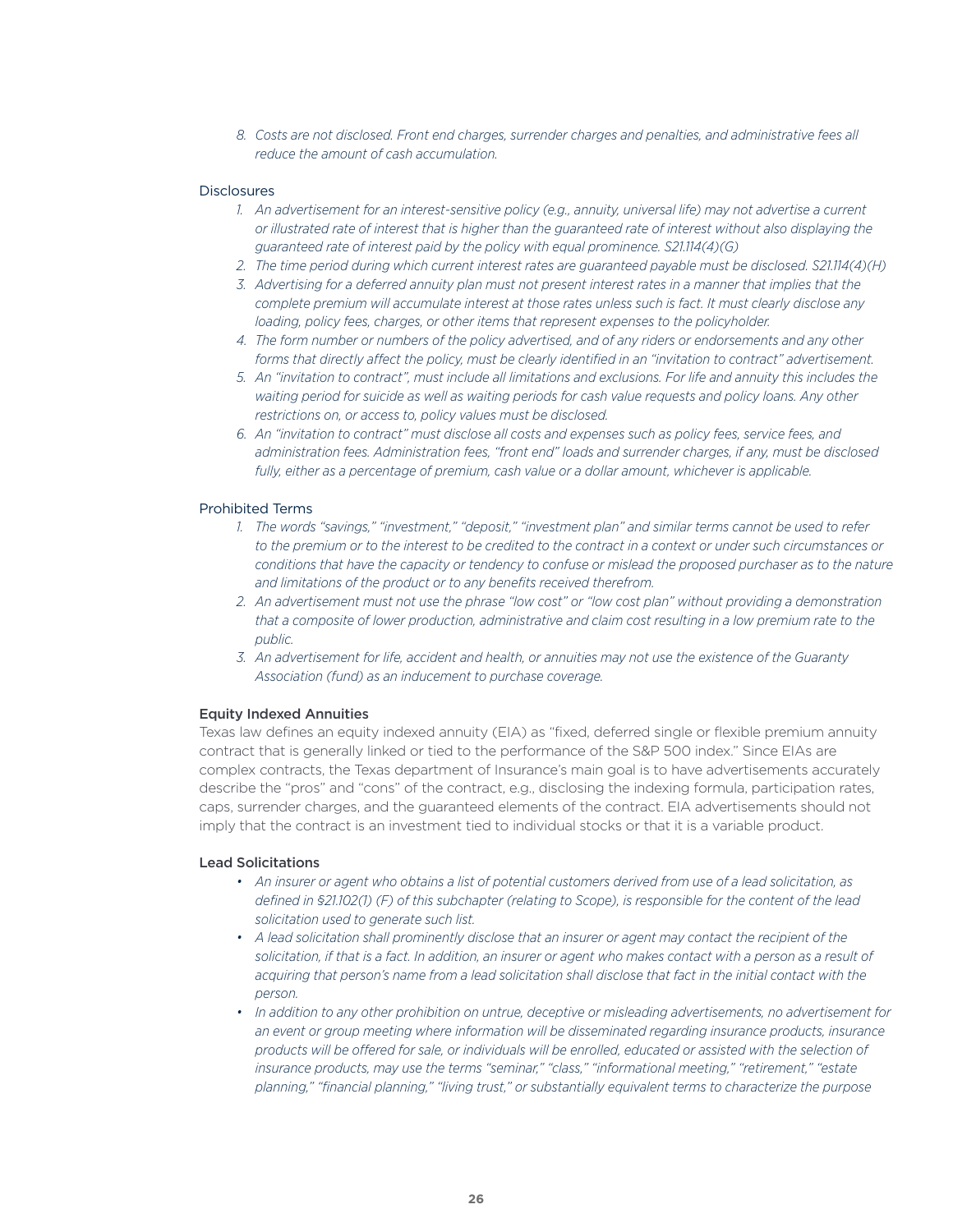# *of the public gathering or event unless it adds the words "and insurance sales presentation" immediately following those terms in the same type size and font as those terms.*

#### **Utah** (Model Reg. adopted)

Like Texas, in the definitions and form & content sections of its insurance advertising statute, Utah distinguishes "institutional advertisements," "invitation to contract advertisements," and "invitation to inquire advertisements." These distinctions are derived from rules that have existed for a number of years in the areas of accident and health insurance. A reading of the Utah statute indicates that there is not a great deal of application to life insurance and annuity advertising.

Institutional Advertisement - means an advertisement having as its sole purpose the promotion of the reader's, viewer's or listener's interest in the concept of insurance, or the promotion of the insurer as a seller of insurance.

Invitation To Contract - means an advertisement regarding a specific insurance product and which describes one or more of the provisions of the contract for that product.

Invitation To Inquire - means an advertisement having as its objective the creation of a desire to inquire further about insurance and which is limited to a brief description of coverage, and which shall contain a message that encourages further inquiry to the agent or insurer about conditions, exclusions and limitations exclusions.

In R590-154-11, Utah also has specific rules regarding inducements, gifts, and merchandise given in connection with the sale of insurance:

- *• A licensee may not give or offer to give any prizes, goods, wares, merchandise or items of value as an inducement to enter into any insurance or annuity contract or as an inducement to receive a quote, submit an application, or in connection with any other solicitation for the sale of an insurance or annuity contract. However, anything with an acquisition cost of \$3.00 or less shall not be considered an inducement.*
- This does not prohibit the giving of promotional gifts or merchandise that is generally available to the public *and not given in a manner to constitute an inducement to receive a quote or other solicitation or to purchase an insurance or annuity contract, nor does it prohibit insurers from providing sales incentives to producers.*

Utah has joined the growing list of states that have added specific requirements regarding clear identity of the producer as an insurance agent. In R590-154-5, an insurance producer or agency is prohibited from using any name that is:

- *• misleading or deceptive;*
- *• likely to be mistaken for another license already in business;*
- *• implies association or connection with any other organization where actual bona fide association or connection does not exist*

Producers and agencies are directed to make it clear in advertisements that they are in the business of selling insurance products by including words such as "insurance agent" or 'insurance agency" or similar terms which effectively convey that message.

#### **Washington** (Model Reg. adopted)

Like other states, Washington has a rule that requires clear identification of the producer as a life insurance agent:

"An agent shall inform the prospective purchaser, prior to commencing any presentation that may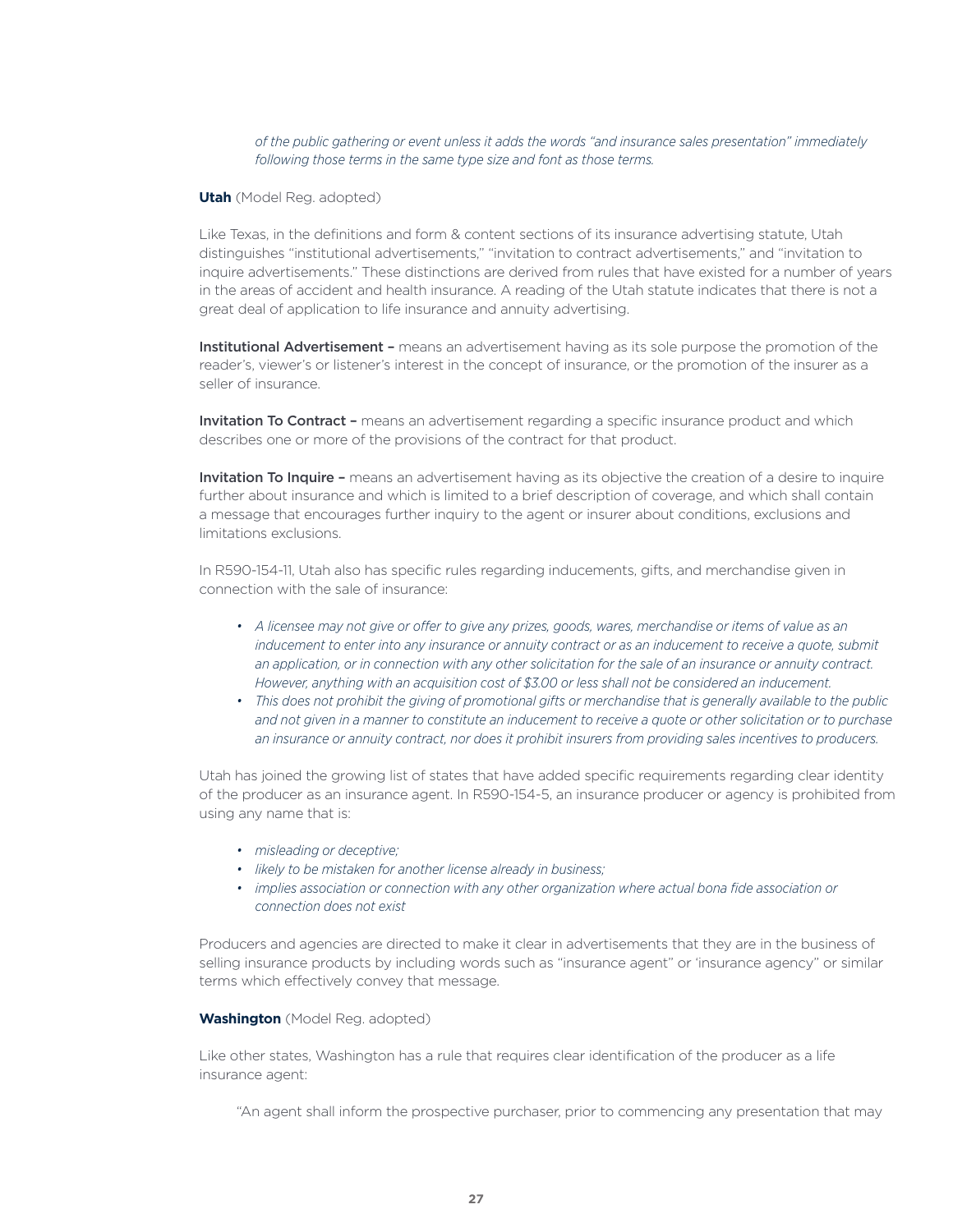lead to the sale of life insurance that the agent is acting as a life insurance agent. In sales situations in which an agent is not involved, the insurer shall identify its full name."

#### **Wisconsin** (Model Reg. not adopted)

Although it has not adopted the Model Regulation, Wisconsin has extensive rules and requirements, some of which are similar to the Model, but also the following specific items:

Identity of insurer. No advertisement may refer to an affiliate of the insurer without disclosing that the two organizations are separate legal entities.

Testimonials, Endorsements, Appraisals, Analysis or Commendations by Third Parties. No person subject to this section may use a testimonial, endorsement, appraisal or analysis:

- *• Which is fictional;*
- *• If the insurer (or agent) has information indicating a substantial change of view on the part of the author;*
- *• If a reasonable person would conclude that the views expressed do not correctly reflect the current opinion of the author;*
- *• For more than two years after the date on which it was originally given or two years after the date of a prior confirmation without obtaining a confirmation that the statement represents the author's current opinion;*
- *• Which does not accurately reflect the present practices of the insurer;*
- *• To advertise a policy other than a policy for which the author gave the statement, unless the statement clearly has some reasonable application to the second policy;*
- *• Which reflects a change or omission which alters or distorts its meaning or intent as originally written.*

Advertisements Showing a Specific Rate of Return on Premiums or Cash Values. All life insurance or annuity solicitations, representations, and advertisements used in Wisconsin which show a specific rate of return on premiums or cash values shall also show, in close proximity thereto and with equal prominence, the following:

- *• A general statement describing the existence of first-year and annual expense charges, mortality charges and surrender charges which will be deducted from the premium before the interest rate is applied.*
- *• The guaranteed rate of interest paid on the cash value.*
- *• The amounts of the cash value or premium to which the guaranteed and the illustrated rates are applied; for example, an advertisement, representation or solicitation shall disclose if interest on the first \$1,000 of cash value is limited to the guaranteed rate.*
- *• An indication that the interest rate credited on cash value amounts which have been borrowed is different from that for cash values which have not been borrowed, if that is the case.*
- *• An indication of any other significant factors which affect the manner in which cash values are computed.*